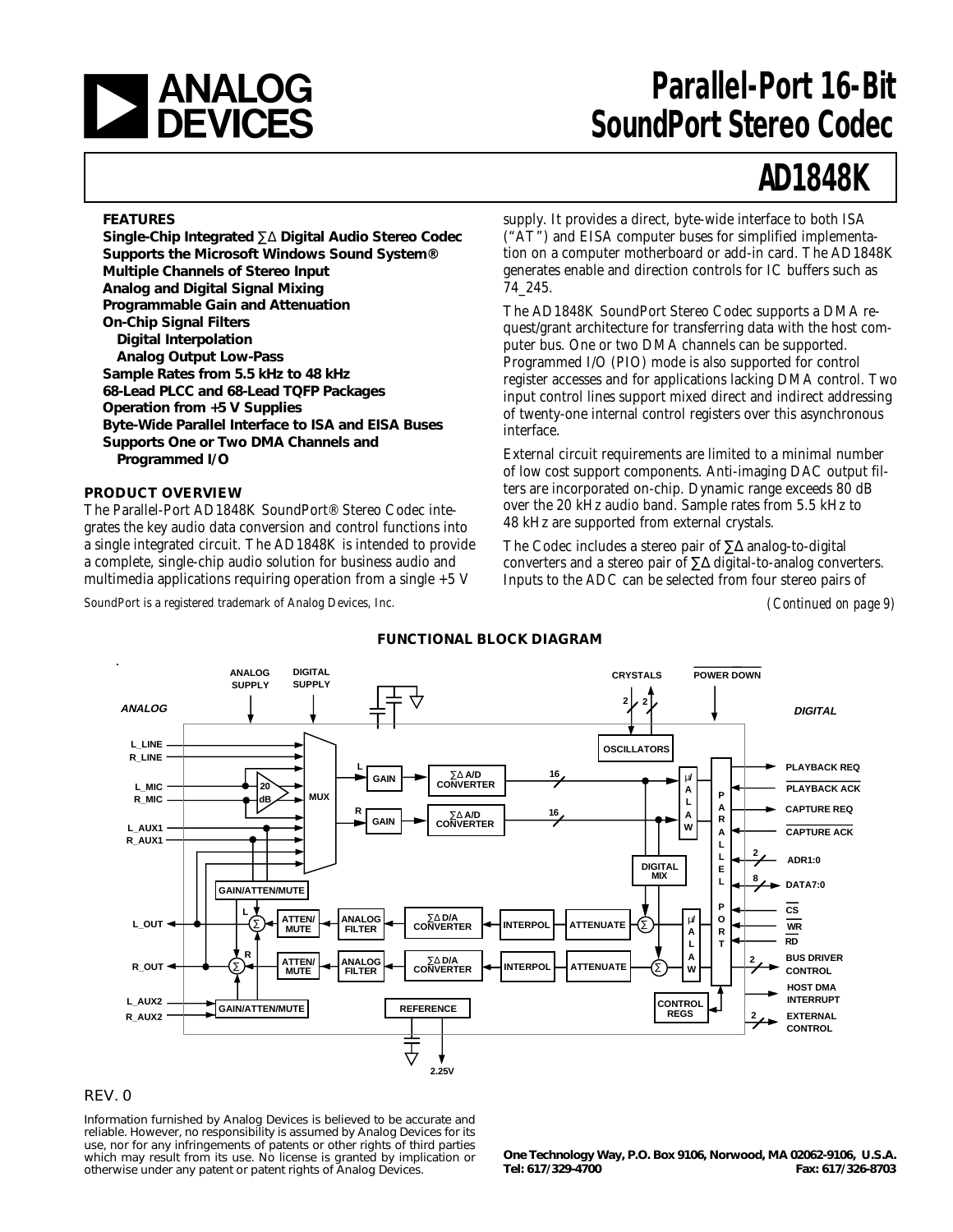# **AD1848K–SPECIFICATIONS**

#### **STANDARD TEST CONDITIONS UNLESS OTHERWISE NOTED**

| viiluvuolinvilla                  |                 |     |
|-----------------------------------|-----------------|-----|
| <b>Temperature</b>                | 25              | °C  |
| Digital Supply (V <sub>DD</sub> ) | 5.0             | V   |
| Analog Supply $(V_{CC})$          | 5.0             | V   |
| Word Rate $(F_S)$                 | 48              | kHz |
| <b>Input Signal</b>               | 1008            | Hz  |
| Analog Output Passband            | 20 Hz to 20 kHz |     |
| <b>ADC FFT Size</b>               | 2048            |     |
| DAC FFT Size                      | 8192            |     |
| V <sub>IH</sub>                   | 2.4             | V   |
| $V_{IL}$                          | 0.8             | V   |
| $V_{OH}$                          | 2.4             | V   |
| $V_{OL}$                          | 0.4             |     |
|                                   |                 |     |

*DAC Input Conditions* Post-Autocalibrated 0 dB Attenuation –2.0 dB Relative to Full Scale 16-Bit Linear Mode No Output Load Mute Off *ADC Input Conditions* Post-Autocalibrated 0 dB Gain –3.0 dB Relative to Full Scale Line Input 16-Bit Linear Mode

#### **ANALOG INPUT**

|                                                   | Min  | <b>Typ</b> | Max | <b>Units</b> |
|---------------------------------------------------|------|------------|-----|--------------|
| Input Voltage (RMS Values Assume Sine Wave Input) |      |            |     |              |
| Line                                              |      |            |     | V rms        |
|                                                   | 2.6  | 2.8        | 3.0 | $V_{p-p}$    |
| Mic with $+20$ dB Gain (MGE = 1)                  |      | 0.1        |     | V rms        |
|                                                   | 0.26 | 0.28       | 0.3 | $V_{p-p}$    |
| Mic with 0 dB Gain ( $MGE = 0$ )                  |      |            |     | V rms        |
|                                                   | 2.6  | 2.8        | 3.0 | $V p-p$      |
| <b>Input Impedance</b>                            | 20   |            |     | $k\Omega$    |
| <b>Input Capacitance</b>                          |      |            | 15  | pF           |

#### **PROGRAMMABLE GAIN AMPLIFIER—ADC**

|                                                                 | Min  | Typ  | Max  | Units |
|-----------------------------------------------------------------|------|------|------|-------|
| Step Size (0 dB to 22.5 dB)<br>(All Steps Tested, -30 dB Input) | ാ    |      |      | dB    |
| PGA Gain Range Span*                                            | 21.5 | 22.5 | 23.5 | dB    |

#### **AUXILIARY INPUT ANALOG AMPLIFIERS/ATTENUATORS**

|                                                                                           | Min  | Tvp  | Max  | <b>Units</b> |
|-------------------------------------------------------------------------------------------|------|------|------|--------------|
| Step Size $(+12.0 \text{ dB to } -33.0 \text{ dB})$<br>(All Steps Tested, -14.5 dB Input) |      |      |      | dB           |
| Auxiliary Gain/Attenuation Range Span*                                                    | 45.5 | 46.5 | 47.5 | dB           |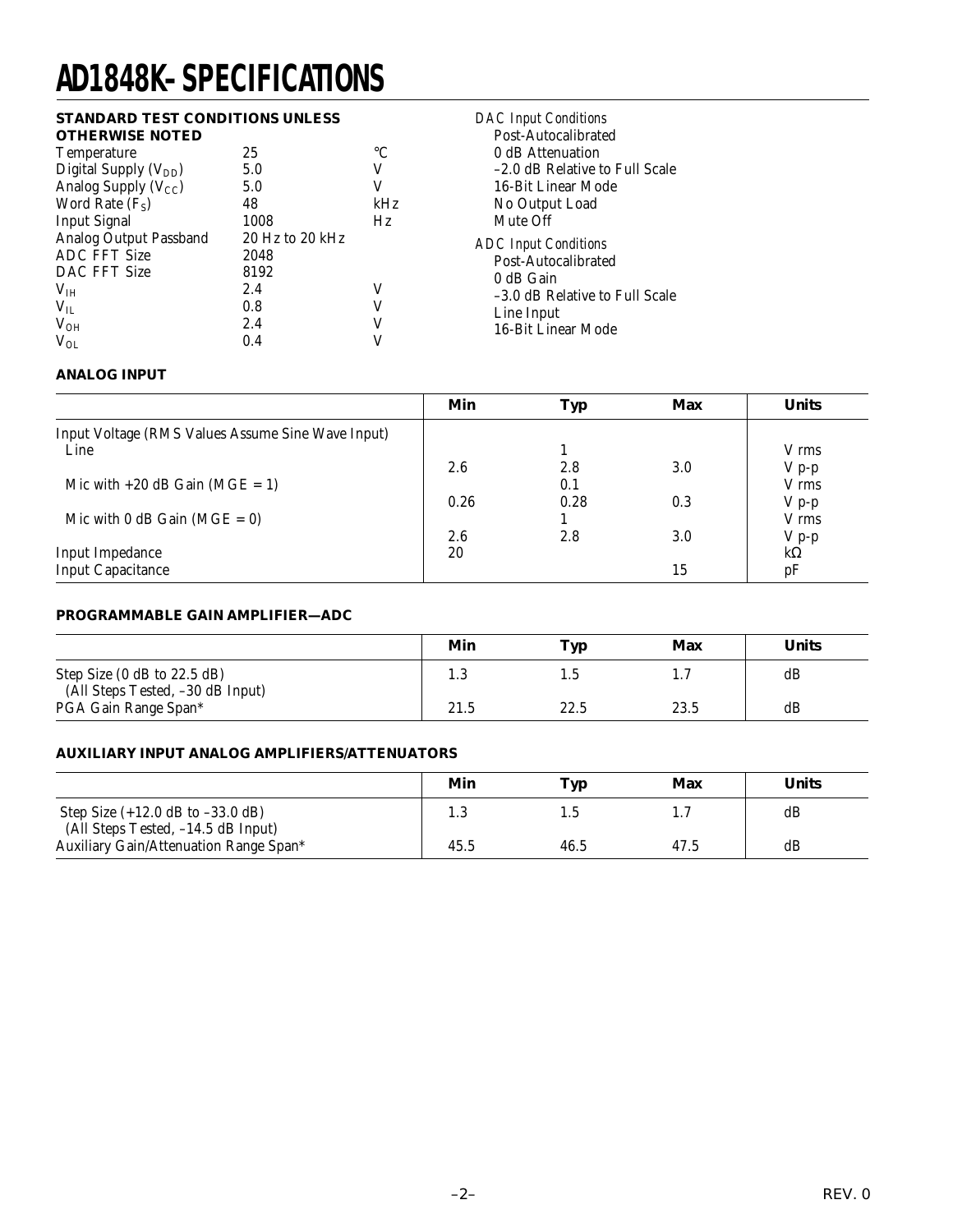#### **DIGITAL DECIMATION AND INTERPOLATION FILTERS\***

|                                     | Min               | Max               | <b>Units</b> |
|-------------------------------------|-------------------|-------------------|--------------|
| Passband                            | 0                 | $0.45 \times F_s$ | Hz           |
| Passband Ripple                     |                   | $\pm 0.1$         | dВ           |
| <b>Transition Band</b>              | $0.45 \times F_s$ | $0.55 \times F_s$ | Hz           |
| Stopband                            | $0.55 \times F_s$ | $\infty$          | Hz           |
| <b>Stopband Rejection</b>           | 74                |                   | dB           |
| <b>Group Delay</b>                  |                   | 30/F <sub>S</sub> |              |
| Group Delay Variation Over Passband |                   | 0.0               | μs           |

#### **ANALOG-TO-DIGITAL CONVERTERS**

|                                                                                                               | Min | <b>Typ</b> | Max            | <b>Units</b> |
|---------------------------------------------------------------------------------------------------------------|-----|------------|----------------|--------------|
| <b>Resolution (No Missing Codes from</b><br>±10 LSB Ramp Around Midscale)*                                    |     | 16         |                | <b>Bits</b>  |
| Dynamic Range (-60 dB Input,<br>THD+N Referenced to Full Scale)                                               | 80  | 86         |                | dB           |
| THD+N (Referenced to Full Scale)                                                                              |     | $-77$      | 0.022<br>$-73$ | $\%$<br>dB   |
| Signal-to-Intermodulation Distortion*                                                                         |     |            | 90             | dB           |
| ADC Crosstalk*<br>Line Inputs (Input L, Ground R, Read R;                                                     |     |            | $-80$          | dB           |
| Input R, Ground L, Read L)<br>Line to MIC (Input LINE, Ground and<br>Select MIC, Read Both Channels)          |     |            | -80            | dB           |
| Line to AUX1                                                                                                  |     |            | $-80$          | dB           |
| Line to AUX2                                                                                                  |     |            | -80<br>±5      | dB<br>%      |
| Gain Error (Full-Scale Span Relative to Nominal)<br>Interchannel Gain Mismatch<br>(Difference of Gain Errors) |     |            | $\pm 0.5$      | dB           |
| <b>ADC</b> Offset Error                                                                                       |     |            | 50             | <b>LSBs</b>  |

#### **DIGITAL-TO-ANALOG CONVERTERS**

|                                                                 | Min | <b>Typ</b> | <b>Max</b> | <b>Units</b> |
|-----------------------------------------------------------------|-----|------------|------------|--------------|
| Resolution*                                                     |     | 16         |            | <b>Bits</b>  |
| Dynamic Range (-60 dB Input,<br>THD+N Referenced to Full Scale) | 80  | 87         |            | dB           |
| THD+N (Referenced to Full Scale)                                |     |            | 0.02       | $\%$         |
|                                                                 |     | $-76$      | $-74$      | dB           |
| Signal-to-Intermodulation Distortion*                           |     |            | 90         | dB           |
| Gain Error (Full-Scale Span Relative to Nominal)                |     |            | ±5         | $\%$         |
| Interchannel Gain Mismatch                                      |     |            | $\pm 0.5$  | dB           |
| (Difference of Gain Errors)                                     |     |            |            |              |
| DAC Crosstalk* (Input L, Zero R, Measure                        |     |            | $-80$      | dB           |
| R_OUT; Input R, Zero L, Measure L_OUT)                          |     |            |            |              |
| Total Out-of-Band Energy*                                       |     |            | $-45$      | dB           |
| (Measured from $0.55 \times F_s$ to 100 kHz)                    |     |            |            |              |
| Audible Out-of-Band Energy*                                     |     |            | $-70$      | dB           |
| (Measured from $0.55 \times F_s$ to 22 kHz,                     |     |            |            |              |
| All Selectable Sampling Frequencies)                            |     |            |            |              |

\*Guaranteed Not Tested.

Specifications subject to change without notice.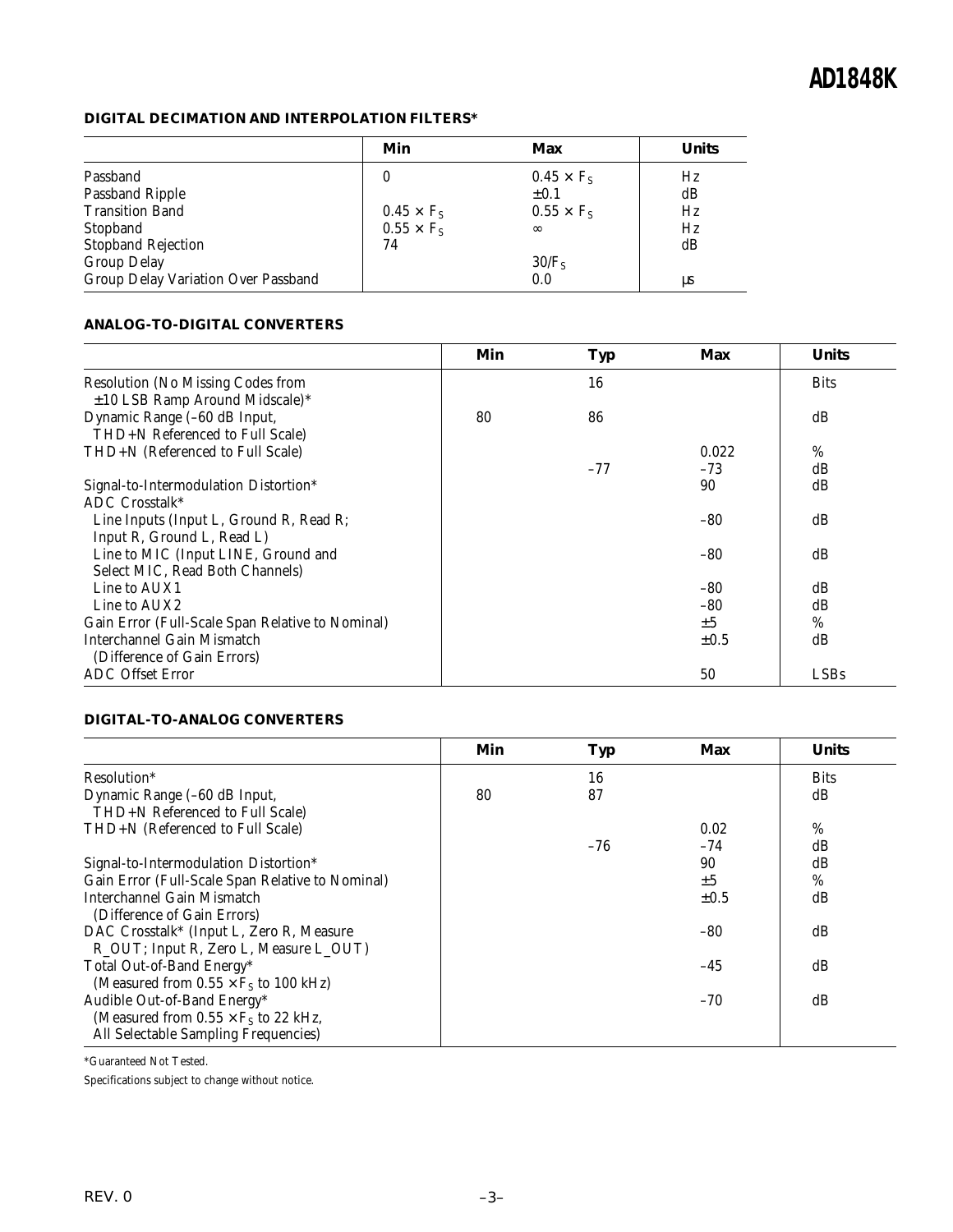#### **DAC ATTENUATOR**

|                                                                         | Min        | Typ        | Max        | <b>Units</b>   |
|-------------------------------------------------------------------------|------------|------------|------------|----------------|
| Step Size $(0$ dB to $-34.5$ dB)<br>Step Size $(-60$ dB to $-94.5$ dB)* | 1.3<br>1.0 | L.5<br>1.5 | 1.7<br>2.0 | dB<br>dB<br>dB |
| <b>Output Attenuation Range Span*</b>                                   | 93.5       | 94.5       | 95.5       |                |

#### **ANALOG OUTPUT**

|                                  | Min  | <b>Typ</b> | <b>Max</b> | <b>Units</b> |
|----------------------------------|------|------------|------------|--------------|
| <b>Full-Scale Output Voltage</b> |      | 0.707      |            | <b>Vrms</b>  |
|                                  | 1.85 | 2.0        | 2.1        | $V p-p$      |
| Output Impedance                 |      |            | 600        | Ω            |
| <b>External Load Impedance</b>   | 10   |            |            | $k\Omega$    |
| <b>Output Capacitance</b>        |      |            | 15         | pF           |
| <b>External Load Capacitance</b> |      |            | 100        | pF           |
| $V_{REF}$                        | 2.10 | 2.25       | 2.40       |              |
| $V_{REF}$ Current Drive          |      | 100        |            | μA           |
| $V_{REF}$ Output Impedance       |      | 4          |            | $k\Omega$    |
| Mute Attenuation of 0 dB         |      |            | $-80$      | dB           |
| Fundamental* (OUT)               |      |            |            |              |
| Mute Click                       |      |            | 5          | mV           |
| ( Muted Output Minus Unmuted     |      |            |            |              |
| Midscale DAC Output  )           |      |            |            |              |

#### **SYSTEM SPECIFICATIONS**

|                                                     | Min | Typ | Max | <b>Units</b> |
|-----------------------------------------------------|-----|-----|-----|--------------|
| Peak-to-Peak Frequency Response Ripple*             |     |     | 1.0 | dB           |
| (Line In to Line Out)<br>Differential Nonlinearity* |     |     |     | Bit          |
| Phase Linearity Deviation*                          |     |     |     | Degrees      |

#### **STATIC DIGITAL SPECIFICATIONS**

|                                                            | Min    | Max          | <b>Units</b> |
|------------------------------------------------------------|--------|--------------|--------------|
| High Level Input Voltage $(VIH)$                           |        |              |              |
| <b>Digital Inputs</b>                                      | 2.4    | $(VD+) + 03$ | V            |
| XTAL1/2I                                                   | 2.4    | $(VD+) + 03$ |              |
| Low Level Input Voltage $(V_{IL})$                         | $-0.3$ | 0.8          |              |
| High Level Output Voltage ( $V_{OH}$ ) at $I_{OH} = -2$ mA | 2.4    |              |              |
| Low Level Output Voltage ( $V_{OL}$ ) at $I_{OL} = 2$ mA   |        | 0.4          |              |
| <b>Input Leakage Current</b>                               | $-10$  | 10           | μA           |
| (GO/NOGO Tested)                                           |        |              |              |
| <b>Output Leakage Current</b>                              | $-10$  | 10           | μA           |
| (GO/NOGO Tested)                                           |        |              |              |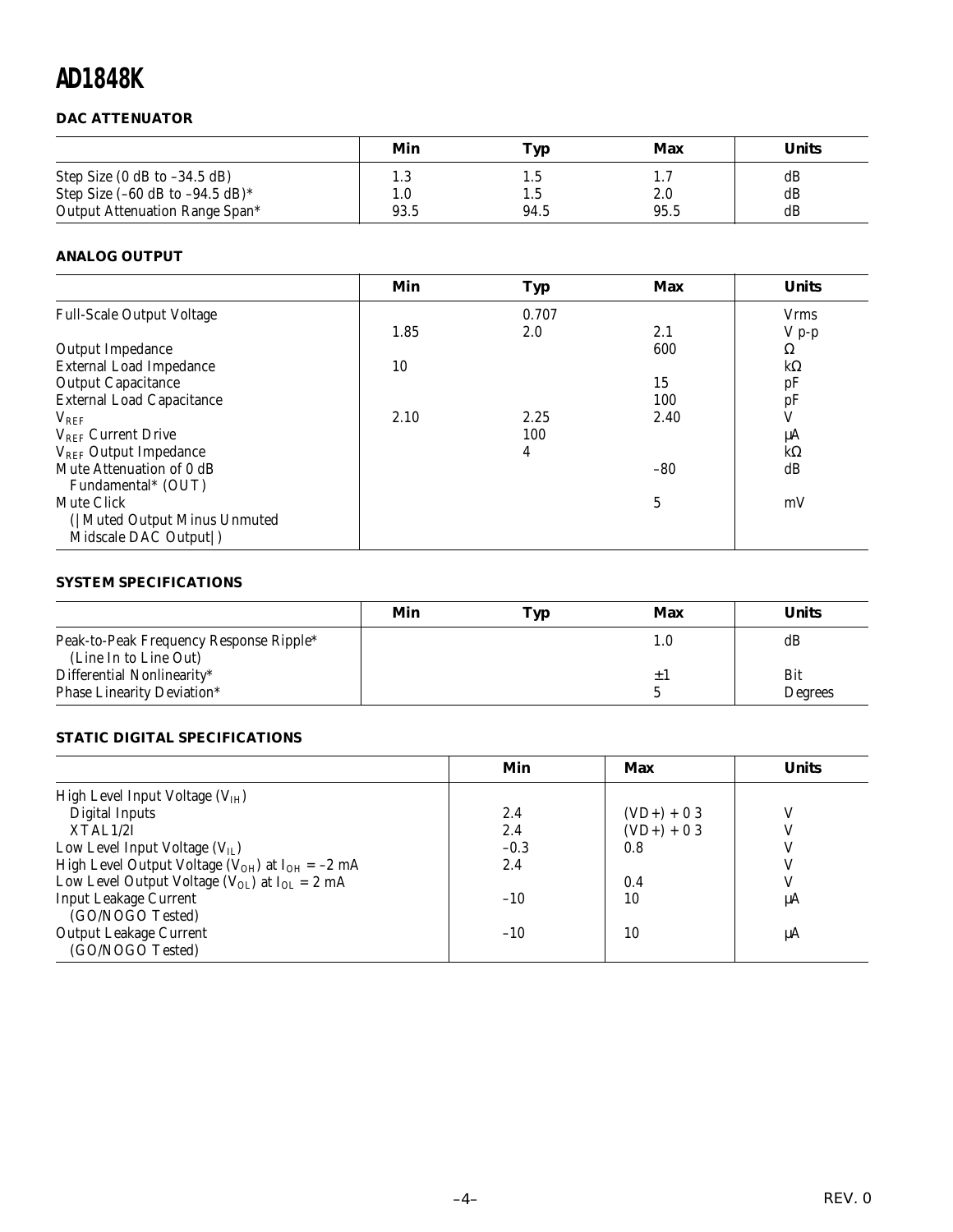### TIMING PARAMETERS (GUARANTEED OVER OPERATING TEMPERATURE RANGE AND  $V_{DD} = V_{CC} = 5.0 V \pm 5\%$ )

|                                                                                                                                        | Min              | Max | <b>Units</b> |
|----------------------------------------------------------------------------------------------------------------------------------------|------------------|-----|--------------|
| WR/RD Strobe Width $(t_{STW})$                                                                                                         | 110              |     | ns           |
| $\overline{\text{WR}}$ / $\overline{\text{RD}}$ Rising to $\overline{\text{WR}}$ / $\overline{\text{RD}}$ Falling (t <sub>BWND</sub> ) | 110              |     | ns           |
| Write Data Setup to $\overline{WR}$ Rising (t <sub>WDSU</sub> )                                                                        | 22               |     | ns           |
| $\overline{\text{RD}}$ Falling to Valid Read Data (t <sub>RDDV</sub> )                                                                 | 30               | 70  | ns           |
| $\overline{\text{CS}}$ Setup to $\overline{\text{WR}}$ / $\overline{\text{RD}}$ Falling (t <sub>CSSU</sub> )                           | 10               |     | ns           |
| $\overline{\text{CS}}$ Hold from WR/RD Rising (t <sub>CSHD</sub> )                                                                     | 0                |     | ns           |
| Adr Setup to $\overline{WR}/\overline{RD}$ Falling (t <sub>ADSU</sub> )                                                                | 10               |     | ns           |
| Adr Hold from $\overline{WR}/\overline{RD}$ Rising (t <sub>ADHD</sub> )                                                                | 10               |     | ns           |
| $\overline{\text{DAK}}$ Rising to $\overline{\text{WR}/\text{RD}}$ Falling (t <sub>SUDK1</sub> )                                       | 60               |     | ns           |
| $\overline{\text{DAK}}$ Falling to $\overline{\text{WR}/\text{RD}}$ Rising (t <sub>SUDK2</sub> )                                       | 0                |     | ns           |
| $\overline{\text{DAK}}$ Setup to $\overline{\text{WR}}$ / $\overline{\text{RD}}$ Falling (t <sub>DKSU</sub> )                          | 25               |     | ns           |
| Data Hold from $\overline{RD}$ Rising (t <sub>DHD1</sub> )                                                                             | 0                | 20  | ns           |
| Data Hold from $\overline{WR}$ Rising (t <sub>DHD2</sub> )                                                                             | 15               |     | ns           |
| DRQ Hold from $\overline{WR}/\overline{RD}$ Falling (t <sub>DRHD</sub> )                                                               | $\boldsymbol{0}$ | 25  | ns           |
| $\overline{\text{DAK}}$ Hold from $\overline{\text{WR}}$ Rising (t <sub>DKHDa</sub> )                                                  | 50               |     | ns           |
| $\overline{\text{DAK}}$ Hold from $\overline{\text{RD}}$ Rising (t <sub>DKHDb</sub> )                                                  | 50               |     | ns           |
| $\overline{\text{DBEN}}$ /DBDIR delay from WR/RD Falling (t <sub>DBDL</sub> )                                                          | $\boldsymbol{0}$ | 30  | ns           |

#### **POWER SUPPLY**

|                                                                       | Min  | Max  | <b>Units</b>        |
|-----------------------------------------------------------------------|------|------|---------------------|
| <b>Power Supply Range - Analog</b>                                    | 4.75 | 5.25 | V                   |
| Power Supply Range - 5 V Digital                                      | 4.75 | 5.25 | V                   |
| Power Supply Current - 5 V Operating                                  |      | 120  | mA                  |
| $(5 \text{ V}$ Supplies, 10 k $\Omega$ Load)                          |      |      |                     |
| Analog Supply Current - $5 \text{ V}$ Operating (10 k $\Omega$ Load)  |      | 65   | mA                  |
| Digital Supply Current - $5 \text{ V}$ Operating (10 k $\Omega$ Load) |      | 55   | mA                  |
| Digital Power Supply Current - Power Down                             |      |      | mA                  |
| Analog Power Supply Current - Power Down                              |      |      | mA                  |
| Power Dissipation - 5 V Operating                                     |      | 600  | mW                  |
| (Current • Nominal Supplies)                                          |      |      |                     |
| <b>Power Dissipation - Power Down</b>                                 |      |      |                     |
| (Current • Nominal Supplies)                                          |      | 10   | mW                  |
| Power Supply Rejection (100 mV p-p Signal @ 1 kHz)*                   | 40   |      | $dB$ F <sub>s</sub> |
| (At Both Analog and Digital Supply Pins, Both ADCs                    |      |      |                     |
| and DACs)                                                             |      |      |                     |

#### **CLOCK SPECIFICATIONS\***

|                                        | Min | Max      | Units      |
|----------------------------------------|-----|----------|------------|
| <b>Input Clock Frequency</b>           |     | 27       | <b>MHz</b> |
| Recommended Clock Duty Cycle Tolerance |     | $\pm 10$ | $\%$       |
| Initialization Time                    |     |          |            |
| 16.9344 MHz Crystal Selected           |     | 70       | ms         |
| 24.576 MHz Crystal Selected            |     | 90       | ms         |

\*Guaranteed, not tested Specifications subject to change without notice.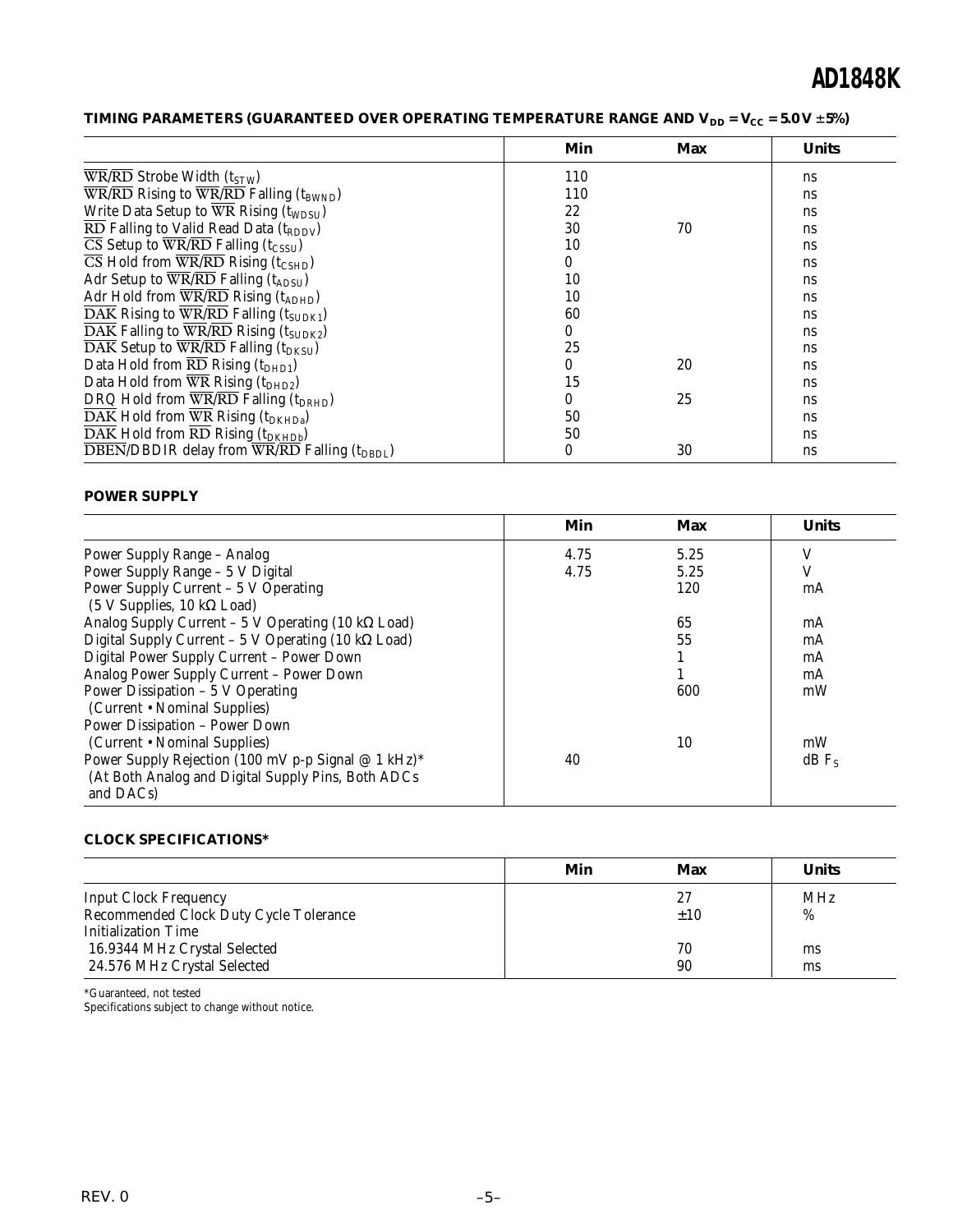#### **ABSOLUTE MAXIMUM RATINGS\***

|                                         | Min    | Max           | I Inits         |
|-----------------------------------------|--------|---------------|-----------------|
| <b>Power Supplies</b>                   |        |               |                 |
| Digital $(V_{DD})$                      | $-0.3$ | 6.0           | V               |
| Analog $(V_{CC})$                       | $-0.3$ | 6.0           | V               |
| <b>Input Current</b>                    |        |               |                 |
| (Except Supply Pins)                    |        | $\pm 10.0$    | mA              |
| Analog Input Voltage (Signal Pins) -0.3 |        | $(VA+) + 0.3$ | - V             |
| Digital Input Voltage (Signal Pins)     | $-0.3$ | $(VD+)+0.3$   | V               |
| Ambient Temperature (Operating)         | $-40$  | $+85$         | $\rm ^{\circ}C$ |
| <b>Storage Temperature</b>              | -65    | $+150$        | $^{\circ}C$     |
| ESD Tolerance (Human Body               |        |               |                 |
| Model per Method 3015.2                 |        |               |                 |
| of MIL-STD-883B)                        | 1000   |               | V               |
|                                         |        |               |                 |

\*Stresses greater than those listed under "Absolute Maximum Ratings" may cause permanent damage to the device. This is a stress rating only and functional operation of the device at these or any other conditions above those indicated in the operational section of this specification is not implied. Exposure to absolute maximum rating conditions for extended periods may affect device reliability.

#### **CAUTION**

ESD (electrostatic discharge) sensitive device. Electrostatic charges as high as 4000 V readily accumulate on the human body and test equipment and can discharge without detection. Although the AD1848K features proprietary ESD protection circuitry, permanent damage may occur on devices subjected to high energy electrostatic discharges. Therefore, proper ESD precautions are recommended to avoid performance degradation or loss of functionality.

#### **ORDERING GUIDE**

| <b>Temperature</b><br>Range<br>Model |                                    | Package<br><b>Description</b> | Package<br>Option |  |
|--------------------------------------|------------------------------------|-------------------------------|-------------------|--|
| <b>AD1848KP</b>                      | $-40^{\circ}$ C to $+85^{\circ}$ C | 68-Lead PLCC                  | <b>P-68A</b>      |  |
| AD1848KST                            | $-40^{\circ}$ C to $+85^{\circ}$ C | 64-Lead TQFP                  | $ST-64$           |  |

**64-Lead Thin Quad Flatpack Pinout**



#### **68-Lead Plastic Leaded Chip Carrier Pinout**

#### **VDD DATA0 DATA1 DATA2 DATA3 GNDD VDD DATA4 DATA5 DATA6 DATA7 GNDD DBEN DBDIR WR VDD DATA0 DATA1 DATA2 DATA3 V**<sub>DD</sub><br>DATA4 **DATA DATA6 DATA7 GNDD DBEN DBDIR ADR1 GNDD GNDD GNDD 9 8 7 6 5 4 3 2 1 68 67 66 65 64 63 62 61 64 63 62 61 60 59 58 57 56 55 54 53 52 51 50 49 ADR1 ADR0 10 60 RD ADR0 1 48 WR CDAK CDAK 11 59 CS 2 47 RD CDRQ 12 CDRQ 3 58 XCTL1 46 CS PDAK 13 PDAK 57 INT 4 XCTL1 45 5 PDRQ 14 56 XCTL0 PDRQ 44 INT V<sub>DD</sub> 15 55 NC 6**  $V_{DD}$ **43 XCTL0 GNDD 16 54 GNDD 7** V<sub>DD</sub><br>GNDD **42 NC AD1848K XTAL1I 17 53 AD1848K 8 XTAL1I 41 V**<sub>DD</sub> **XTAL1O 18 52 NC 9 XTAL1O TOP VIEW 40 GNDD**  $V_{DD}$ **19 TOP VIEW 51 NC V**<sub>DD</sub> 10 **39 NC GNDD 20 50 NC 11 GNDD 38 NC XTAL2I 21 49 NC 12 XTAL2I 37 NC XTAL2O 22 48 NC XTAL2O 13 36**  $V_{DD}$ **PWRDWN 23 47 NC PWRDWN 14 35 GNDD 24**  $V_{DD}$ **46 NC V**<sub>DD</sub> 15 **34 R\_AUX2 GNDD 25 45 VDD 16 GNDD 33 R\_AUX1 R\_FILT 26 44 GNDD 27 28 29 30 31 32 33 34 35 36 37 38 39 40 41 42 43 17 18 19 20 21 22 23 24 25 26 27 28 29 30 31 32 L\_AUX2 L\_FILT VREF (2.25V) L\_AUX1 VREF (2.25V) R\_MIC L\_MIC L\_LINE** F(BYPASS) **GNDA VCC VCC GNDA <sup>R</sup>\_FILT <sup>R</sup>\_MIC <sup>L</sup>\_MIC R\_LINE L\_LINE L\_FILT GNDA VREF\_F (BYPASS) R\_AUX1 L\_OUT R\_AUX2 R\_OUT**  $_F$ (BYPASS) **R\_LINE VCC GNDA L\_AUX2 L\_AUX1 L\_OUT R\_OUT VCC VREF \_F (BYPASS)**  $V_{\text{REF}}$ V<sub>REF-</sub> **NC = NO CONNECT NC = NO CONNECT**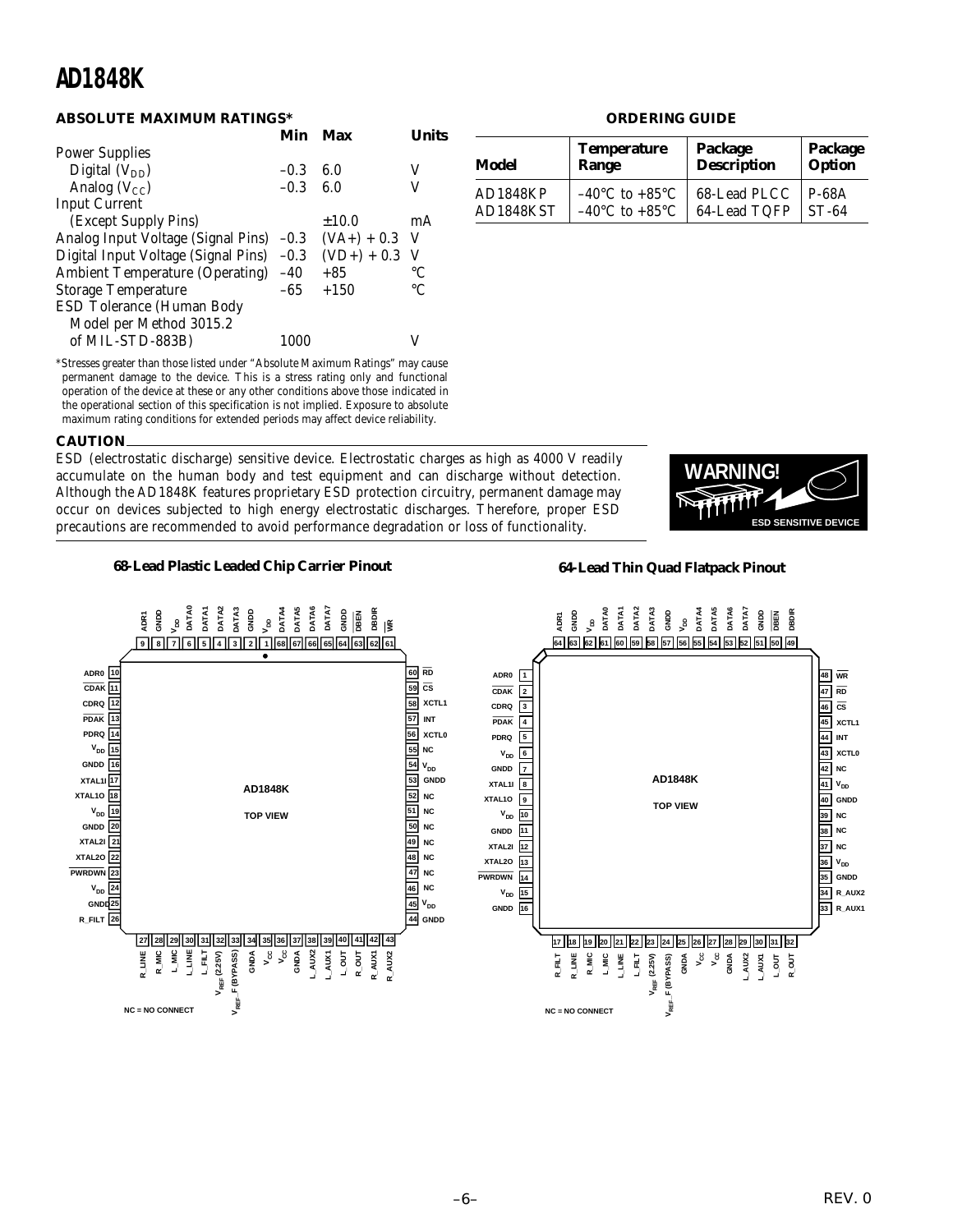#### **PIN DESCRIPTION**

| <b>Parallel Interface</b> |                        |                          |               |                                                                                                                                                                                                                                                                                                                                                                                                             |
|---------------------------|------------------------|--------------------------|---------------|-------------------------------------------------------------------------------------------------------------------------------------------------------------------------------------------------------------------------------------------------------------------------------------------------------------------------------------------------------------------------------------------------------------|
| <b>Pin Name</b>           | <b>PLCC</b>            | <b>TQFP</b>              | I/O           | <b>Description</b>                                                                                                                                                                                                                                                                                                                                                                                          |
| CDRQ                      | 12                     | 3                        | $\mathbf{O}$  | Capture Data Request. The assertion of this signal indicates that the Codec has a cap-<br>tured audio sample from the ADC ready for transfer. This signal will remain asserted un-<br>til all the bytes from the capture buffer have been transferred.                                                                                                                                                      |
| CDAK                      | 11                     | 2                        | $\bf{I}$      | Capture Data Acknowledge. The assertion of this active LO signal indicates that the RD<br>cycle occurring is a DMA read from the capture buffer.                                                                                                                                                                                                                                                            |
| PDRQ                      | 14                     | $\mathbf 5$              | $\mathcal{O}$ | Playback Data Request. The assertion of this signal indicates that the Codec is ready for<br>more DAC playback data. The signal will remain asserted until all the bytes needed for a<br>playback sample have been transferred.                                                                                                                                                                             |
| <b>PDAK</b>               | 13                     | 4                        | Ι             | Playback Data Acknowledge. The assertion of this active LO signal indicates that the WR<br>cycle occurring is a DMA write to the playback buffer.                                                                                                                                                                                                                                                           |
| ADR1:0                    | 9 & 10                 | 1 & 64                   | $\mathbf I$   | Codec Addresses. These address pins are asserted by the Codec interface logic during a<br>control register/PIO access. The state of these address lines determine which register is<br>accessed.                                                                                                                                                                                                            |
| $\overline{RD}$           | 60                     | 47                       | $\mathbf I$   | Read Command Strobe. This active LO signal defines a read cycle from the Codec. The<br>cycle may be a read from the control/PIO registers, or the cycles could be a read from the<br>Codec's DMA sample registers.                                                                                                                                                                                          |
| $\overline{\text{WR}}$    | 61                     | 48                       | $\bf I$       | Write Command Strobe. This active LO signal indicates a write cycle to the Codec. The<br>cycle may be a write to the control/PIO registers, or the cycle could be a write to the<br>Codec's DMA sample registers.                                                                                                                                                                                           |
| $\overline{\text{CS}}$    | 59                     | 46                       | $\bf{I}$      | AD1848K Chip Select. The Codec will not respond to any control/PIO cycle accesses<br>unless this active LO signal is LO. This signal is ignored during DMA transfers.                                                                                                                                                                                                                                       |
| DATA7:0                   | $3 - 6 &$<br>$65 - 68$ | $52 - 55$ &<br>$58 - 61$ | I/O           | Data Bus. These pins transfer data and control information between the Codec and the<br>host.                                                                                                                                                                                                                                                                                                               |
| <b>DBEN</b>               | 63                     | 50                       | $\mathbf{O}$  | Data Bus Enable. This pin enables the external bus drivers. This signal is normally HI.<br>For control register/PIO cycles,<br>$\overline{\rm DBEN} = (\overline{\rm WR} \text{ or } \overline{\rm RD})$ and $\overline{\rm CS}$<br>For DMA cycles,<br>$\overline{\text{DBEN}} = (\overline{\text{WR}} \text{ or } \overline{\text{RD}})$ and $(\overline{\text{PDAK}} \text{ or } \overline{\text{CDAK}})$ |
| <b>DBDIR</b>              | 62                     | 49                       | $\Omega$      | Data Bus Direction. This pin controls the direction of the data bus transceiver. HI<br>enables writes from the host to the AD1848K; LO enables reads from the AD1848K to<br>the host bus. This signal is normally HI.<br>For control register/PIO cycles,<br>DBDIR = $\overline{RD}$ and $\overline{CS}$<br>For DMA cycles,<br>DBDIR = $\overline{RD}$ and $(\overline{PDAK}$ or $\overline{CDAK})$         |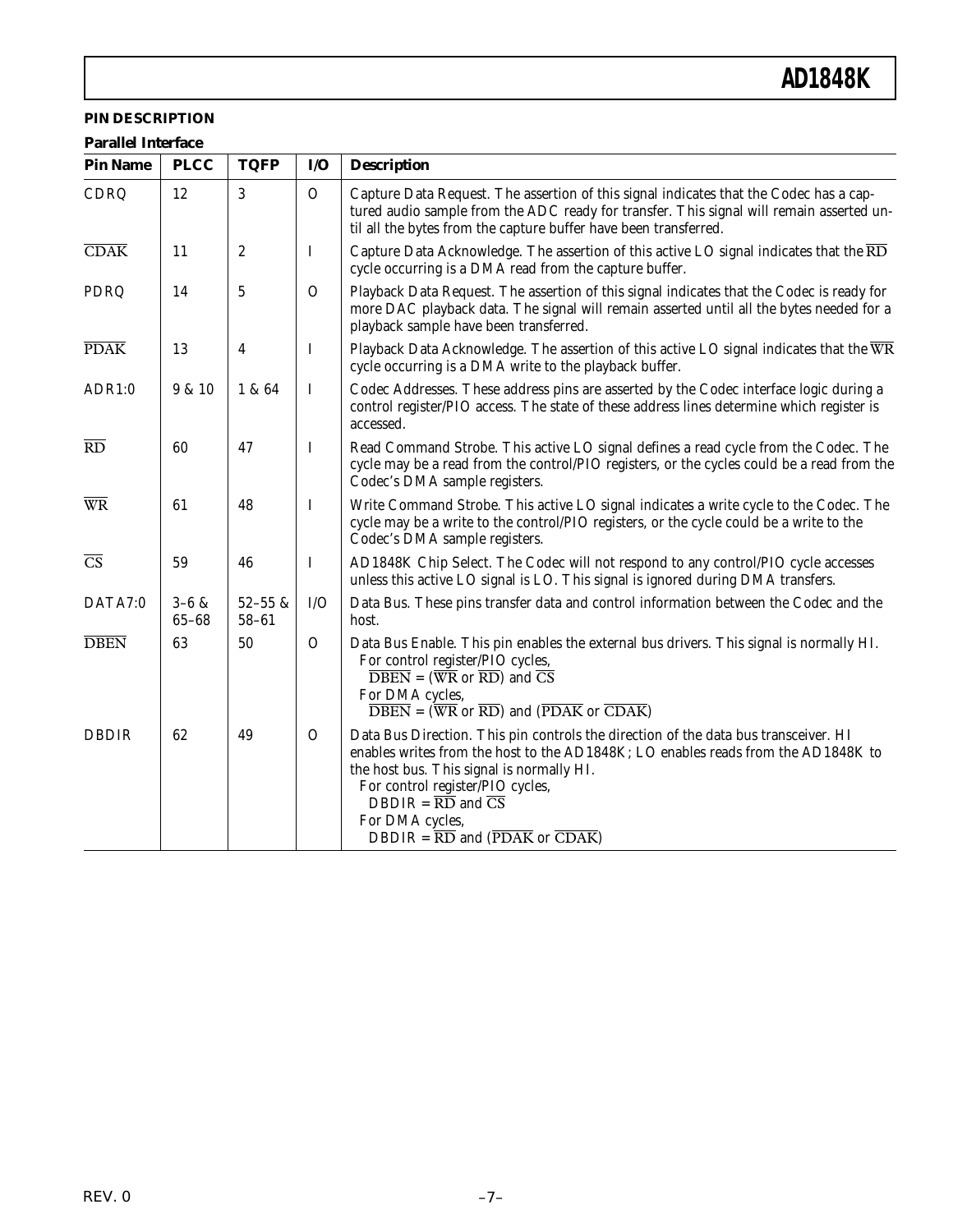#### **Analog Signals**

| <b>Pin Name</b> | <b>PLCC</b> | <b>TQFP</b> | $IO$     | <b>Description</b>                                                                                                                 |
|-----------------|-------------|-------------|----------|------------------------------------------------------------------------------------------------------------------------------------|
| L LINE          | 30          | 21          | Ι        | Left Line Input. Line level input for the left channel.                                                                            |
| <b>R_LINE</b>   | 27          | 18          | I        | Right Line Input. Line level input for the right channel.                                                                          |
| L MIC           | 29          | 20          | I        | Left Microphone Input. Microphone input for the left channel. This signal<br>can be either line level or -20 dB from line level.   |
| R_MIC           | 28          | 19          | I        | Right Microphone Input. Microphone input for the right channel. This<br>signal can be either line level or -20 dB from line level. |
| L_AUX1          | 39          | 30          | I        | Left Auxiliary #1 Line Input                                                                                                       |
| $R_AUX1$        | 42          | 33          | I        | Right Auxiliary #1 Line Input                                                                                                      |
| L AUX2          | 38          | 29          | I        | Left Auxiliary #2 Line Input                                                                                                       |
| R AUX2          | 43          | 34          | I        | Right Auxiliary #2 Line Input                                                                                                      |
| L_OUT           | 40          | 31          | $\Omega$ | Left Line Level Output                                                                                                             |
| R OUT           | 41          | 32          | $\Omega$ | <b>Right Line Level Output</b>                                                                                                     |

#### **Miscellaneous**

| <b>Pin Name</b> | <b>PLCC</b>   | <b>TQFP</b> | I/O          | <b>Description</b>                                                                                                                                                                                     |
|-----------------|---------------|-------------|--------------|--------------------------------------------------------------------------------------------------------------------------------------------------------------------------------------------------------|
| XTAL1I          | 17            | 8           | I            | 24.576 MHz Crystal #1 Input                                                                                                                                                                            |
| XTAL10          | 18            | 9           | $\mathbf{O}$ | 24.576 MHz Crystal #1 Output                                                                                                                                                                           |
| XTAL2I          | 21            | 12          | Ι            | 16.9344 MHz Crystal #2 Input                                                                                                                                                                           |
| XTAL2O          | 22            | 13          | 0            | 16.9344 MHz Crystal #2 Output                                                                                                                                                                          |
| <b>PWRDWN</b>   | 23            | 14          | I            | Power-Down Signal. Active LO control places AD1848K in its lowest<br>power consumption mode. All sections of the AD1848K, including the<br>digital interface, are shut down and consume minimal power. |
| <b>INT</b>      | 57            | 44          | $\Omega$     | Host Interrupt Pin. This signal is used to notify the host that the DMA<br>Current Count Register has underflowed.                                                                                     |
| XCTL1:0         | 56 & 58       | 43 & 45     | $\Omega$     | External Control. These signals reflect the current status of register bits<br>inside the AD1848K. They can be used for signaling or to control external<br>logic.                                     |
| $V_{REF}$       | 32            | 23          | $\Omega$     | Voltage Reference. Nominal 2.25 volt reference available for dc-coupling<br>and level-shifting. $V_{REF}$ should not be used where it will sink or source<br>current.                                  |
| $V_{REF-F}$     | 33            | 24          | Ι            | Voltage Reference Filter. Voltage reference filter point for external<br>bypassing only.                                                                                                               |
| L_FILT          | 31            | 22          | Ι            | Left Channel Filter Input. This pin requires a $1.0 \mu$ F capacitor to analog<br>ground for proper operation.                                                                                         |
| R_FILT          | 26            | 17          | I            | Right Channel Filter Input. This pin requires a 1.0 µF capacitor to analog<br>ground for proper operation.                                                                                             |
| N/C             | $46 - 52, 55$ | $37-39, 42$ |              | No Connect. Do not connect.                                                                                                                                                                            |

#### **Power Supplies**

| <b>Pin Name</b> | <b>PLCC</b>                     | <b>TQFP</b>                  | $UO$ | <b>Description</b>            |
|-----------------|---------------------------------|------------------------------|------|-------------------------------|
| $V_{CC}$        | 35 & 36                         | 26 & 27                      |      | Analog Supply Voltage (+5 V)  |
| <b>GNDA</b>     | 34 & 37                         | 25 & 28                      |      | Analog Ground                 |
| $V_{DD}$        | 1, 7, 15, 19,<br>24, 45, 54     | 6, 10, 15, 36,<br>41, 56     |      | Digital Supply Voltage (+5 V) |
| <b>GNDD</b>     | 2, 8, 16, 20,<br>25, 44, 53, 64 | 7, 11, 16, 35,<br>40, 51, 63 |      | Digital Ground                |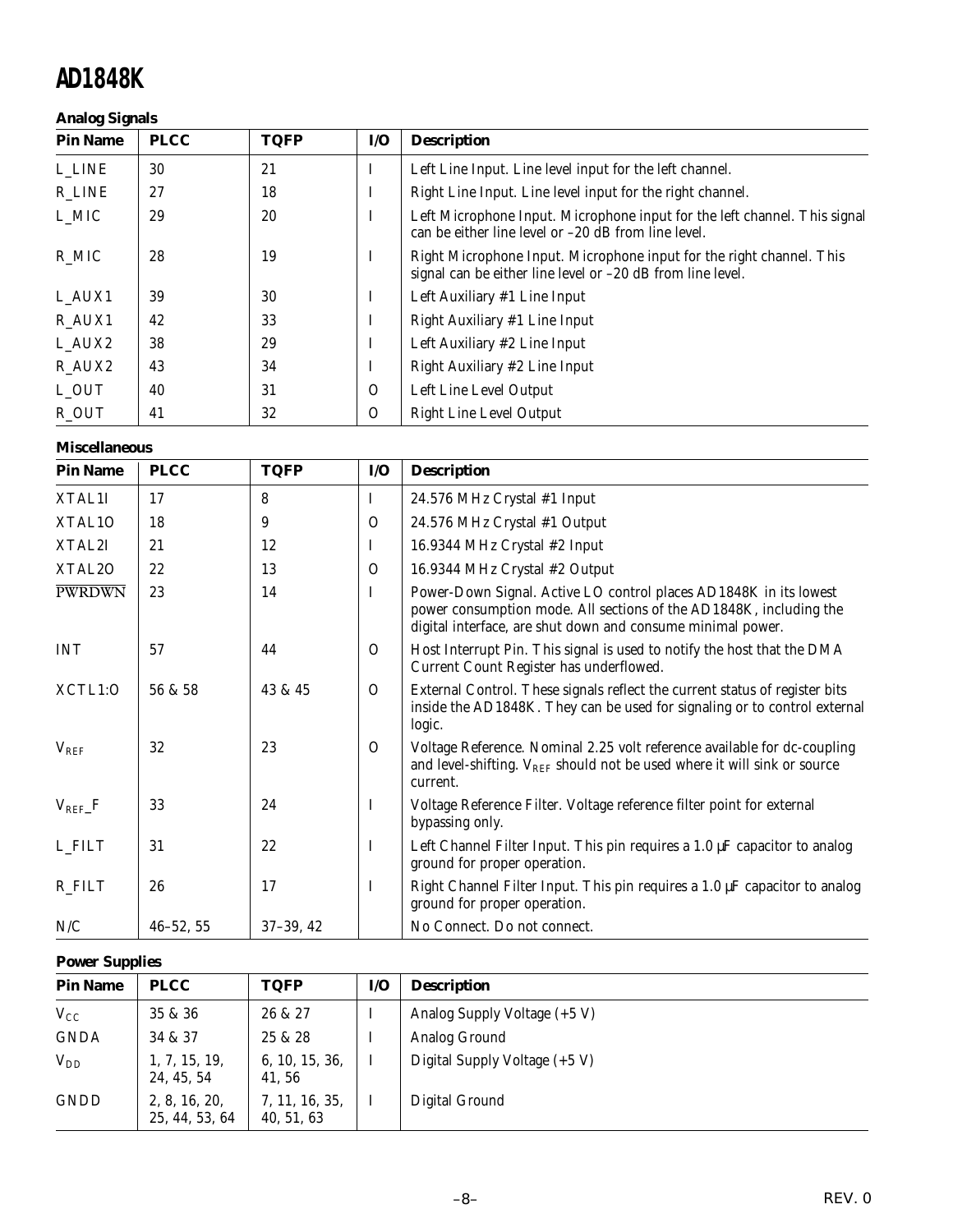#### *(Continued from page 1)*

analog signals: line, microphone ("mic"), auxiliary ("aux") #1, and post-mixed DAC output. The microphone inputs can pass through optional 20 dB gain blocks. A software-controlled programmable gain stage allows independent gain for each channel going into the ADC. The ADCs' output can be digitally mixed with the DACs' input.





The pair of 16-bit outputs from the ADCs is available over a byte-wide bidirectional interface that also supports 16-bit digital input to the DACs and control information. The AD1848K can accept and generate 16-bit twos-complement PCM linear digital data, 8-bit unsigned magnitude PCM linear data, and 8-bit µ-law or A-law companded digital data.

The ∑∆ DACs are preceded by a digital interpolation filter. An attenuator provides independent user volume control over each DAC channel. Nyquist images and shaped quantization noise are removed from the DACs' analog stereo output by on-chip switched-capacitor and continuous-time filters. Two stereo pairs of auxiliary line-level inputs can also be mixed in the analog domain with the DAC output.

#### **AUDIO FUNCTIONAL DESCRIPTION**

This section overviews the functionality of the AD1848K and is intended as a general introduction to the capabilities of the device. As much as possible, detailed reference information has been placed in "Control Registers" and other sections. The user is not expected to refer repeatedly to this section.

#### **Analog Inputs**

The AD1848K SoundPort Stereo Codec accepts stereo line-level and mic-level inputs. LINE, MIC, and AUX1 inputs and post-mixed DAC output analog stereo signals are multiplexed to the internal programmable gain amplifier stage (PGA). Each channel of the mic inputs can be amplified by

+20 dB prior to the PGA to compensate for the voltage swing difference between line levels and typical condenser microphones. Alternatively, the mic inputs can bypass the +20 dB fixed gain block and go straight to the input multiplexer.

The PGA following the input multiplexer allows independent selectable gains for each channel from 0 to 22.5 dB in  $+1.5$  dB steps. The Codec can operate either in a global stereo mode or in a global mono mode with left channel inputs appearing at both channel outputs.

#### **Analog Mixing**

AUX1 and AUX2 analog stereo signals can be mixed in the analog domain with the DAC output. Each channel of each auxiliary analog input can be independently gained/attenuated from +12 dB to –34.5 dB in –1.5 dB steps or completely muted. The post mixed DAC output is available on OUT externally and as an input to the ADCs.

Even if the AD1848K is not playing back data from its DACs, the analog mix function can still be active.

#### **Analog-to-Digital Datapath**

The AD1848K ∑∆ ADCs incorporate a fourth order modulator. A single pole of passive filtering is all that is required for anti-aliasing the analog input due to the ADC's high 64 times oversampling ratio. The ADCs include linear phase digital decimation filters that low-pass filter the input to  $0.45 \times F_S$  ("F<sub>S</sub>" is the word rate or "sampling frequency.") ADC input overrange conditions will cause register bits to be set that can be read.

#### **Digital-to-Analog Datapath**

The ∑∆ DACs contain a programmable attenuator and a lowpass digital interpolation filter. The anti-imaging interpolation filter nominally oversamples by 64 and digitally filters the higher frequency images. The interpolation ratio is increased at low sample rates to ensure that the shaped quantization noise is inaudible. This feature of the AD1848K represents an improvement over the earlier AD1848J. The attenuator allows independent control of each DAC channel from 0 dB to –94.5 dB in 1.5 dB steps plus full mute. The DACs' ∑∆ noise shapers also oversample by 64 and convert the signal to a single bit stream. The DAC outputs are then filtered in the analog domain by a combination of switched-capacitor and continuous-time filters. They remove the very high frequency components of the DAC bitstream output. No external components are required. Phase linearity at the analog output is achieved by internally compensating for the group delay variation of the analog output filters.

Changes in DAC output attenuation take effect only on zero crossings of the digital signal, thereby eliminating "zipper" noise. Each channel has its own independent zero-crossing detector and attenuator change control circuitry. A timer guarantees that requested volume changes will occur even in the absence of an input signal that changes sign. The time-out period is 8 milliseconds at a 48 kHz sampling rate and 48 milliseconds at an 8 kHz sampling rate. (Time out  $[ms] \approx 384/F_s$  [kHz].)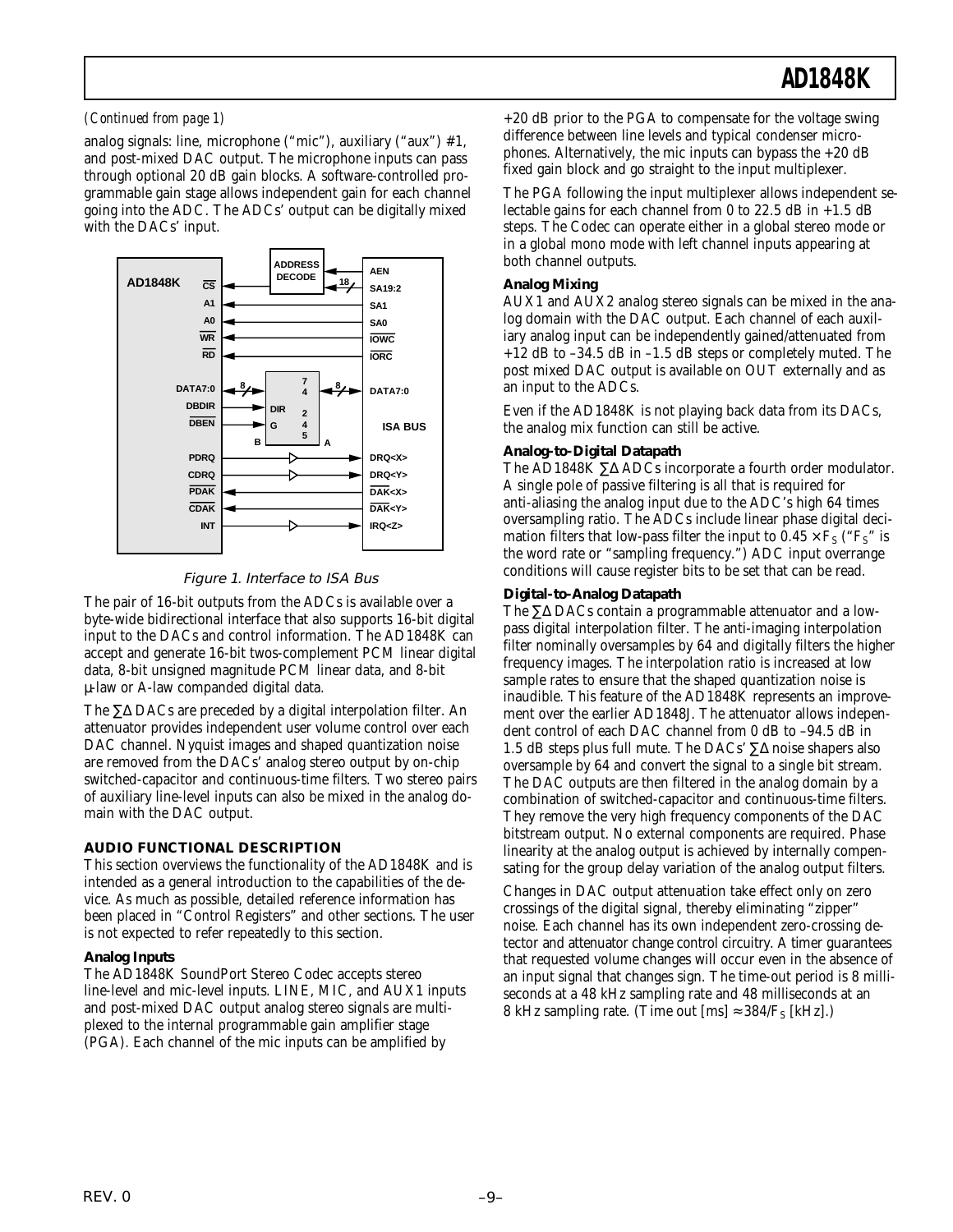#### **Digital Mixing**

Stereo digital output from the ADCs can be mixed digitally with the input to the DACs. Digital output from the ADCs going out of the data port is unaffected by the digital mix. Along the digital mix datapath, the 16-bit linear output from the ADCs is attenuated by an amount specified with control bits. Both channels of the monitor data are attenuated by the same amount. (Note that internally the AD1848K always works with 16-bit PCM linear data, digital mixing included; format conversions take place at the input and output.)

Sixty-four steps of –1.5 dB attenuation are supported to –94.5 dB. The digital mix datapath can also be completely muted, preventing any mixing of the analog input with the digital input. Note that the level of the mixed signal is also a function of the input PGA settings, since they affect the ADCs' output.

The attenuated digital mix data is digitally summed with the DAC input data prior to the DACs' datapath attenuators. The digital sum of digital mix data and DAC input data is clipped at plus or minus full scale and does not wrap around. Because both stereo signals are mixed before the output attenuators, mix data is attenuated a second time by the DACs' datapath attenuators.

In case the AD1848K is capturing data but ADC output data is not removed in time ("ADC overrun"), then the last sample captured before overrun will be used for the digital mix. In case the AD1848K is playing back data but input digital DAC data fails to arrive in time ("DAC underrun"), then a midscale zero will be added to the digital mix data.

#### **Analog Outputs**

A stereo line level output is available at external pins. Each channel of this output can be independently muted. When muted, the outputs will settle to a dc value near  $V_{REF}$ , the midscale reference voltage.

#### **Digital Data Types**

The AD1848K supports four global data types: 16-bit twoscomplement linear PCM, eight-bit unsigned linear PCM, companded µ-law, and 8-bit companded A-law, as specified by control register bits. Data in all four formats is always transferred MSB first. Eight-bit data is always left justified in 16-bit fields; said in other words, the MSBs of all data types are always aligned; in yet other words, full-scale representations in all four formats correspond to equivalent full-scale signals. The eight least significant bit positions of 8-bit data in 16-bit fields are ignored on input and zeroed on output.

The 16-bit PCM data format is capable of representing 96 dB of dynamic range. Eight-bit PCM can represent 48 dB of dynamic range. Companded µ-law and A-law data formats use nonlinear coding with less precision for large amplitude signals. The loss of precision is compensated for by an increase in dynamic range to 64 dB and 72 dB, respectively.

On input, 8-bit companded data is expanded to an internal linear representation, according to whether µ-law or A-law was specified in the Codec's internal registers. Note that when  $\mu$ -law compressed data is expanded to a linear format, it requires 14 bits. A-law data expanded requires 13 bits.



#### Figure 2. A-Law or µ-Law Expansion

When 8-bit companding is specified, the ADCs' linear output is compressed to the format specified.



Figure 3. A-Law or µ-Law Compression

Note that all format conversions take place at input or output. Internally, the AD1848K always uses 16-bit linear PCM representations to maintain maximum precision.

#### **Power Supplies and Voltage Reference**

The AD1848K operates from +5 V power supplies. Independent analog and digital supplies are recommended for optimal performance though excellent results can be obtained in single supply systems. A voltage reference is included on the Codec and its 2.25 V buffered output is available on an external pin  $(V<sub>REF</sub>)$ . The reference output can be used for biasing op amps used in dc coupling. The internal reference must be externally bypassed to analog ground at the  $V_{REF-F}$  pin.

#### **Clocks and Sample Rates**

The AD1848K operates from external crystals. Two crystal inputs are provided to generate a wide range of sample rates. The oscillators for these crystals are on the AD1848K, as is a multiplexer for selecting between them. They can be overdriven with external clocks by the user, if so desired. The recommended crystal frequencies are 16.9344 MHz and 24.576 MHz. From them the following sample rates are divided down: 5.5125, 6.615, 8, 9.6, 11.025, 16, 18.9, 22.05, 27.42857, 32, 33.075, 37.8, 44.1, 48 kHz.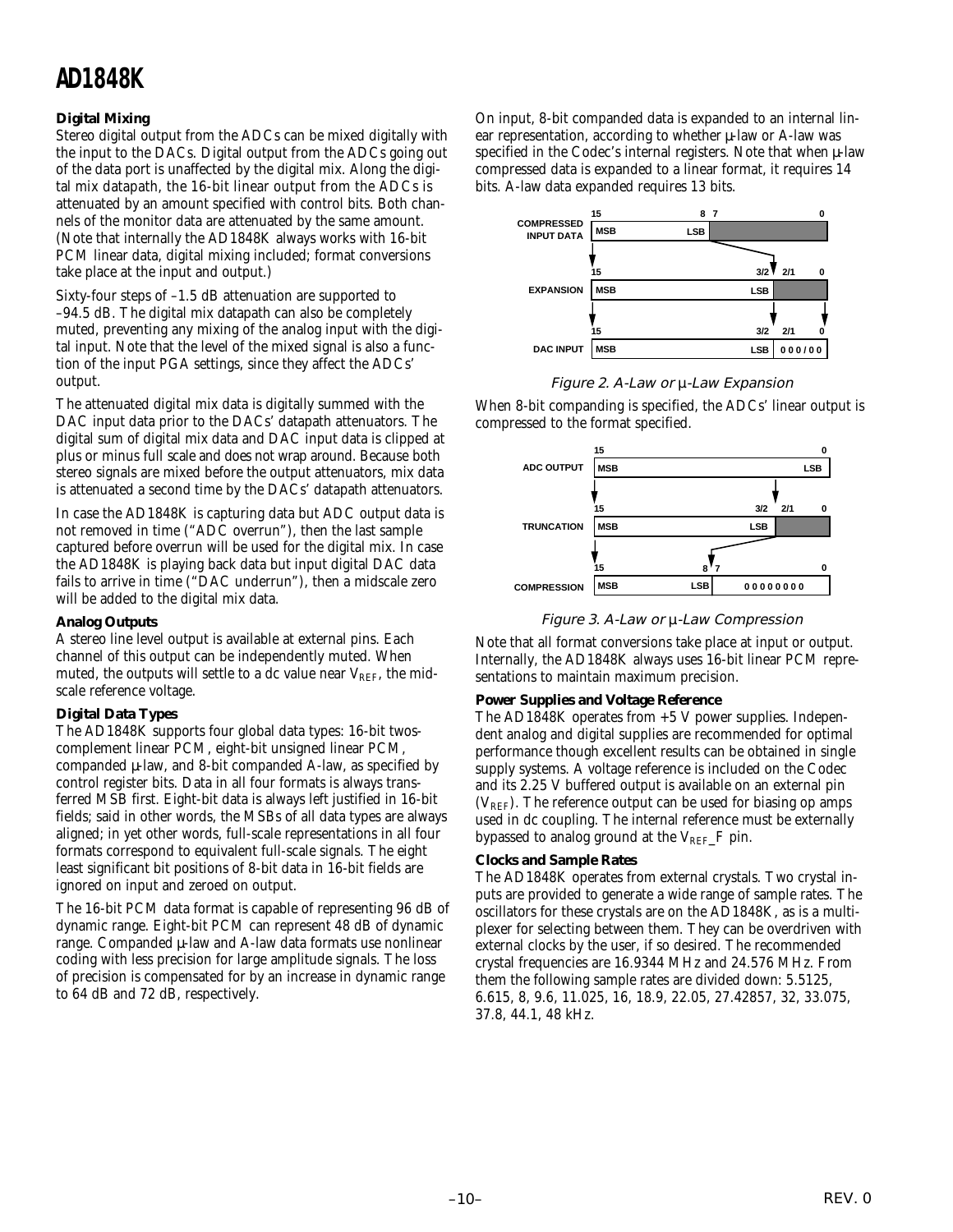#### **CONTROL REGISTERS**

#### **Control Register Architecture**

The AD1848K SoundPort Stereo Codec accepts both data and control information through its byte-wide parallel port. Indirect addressing minimizes the number of external pins required to access all 21 of its byte-wide internal registers. Only two external address pins, ADR1:0, are required to accomplish all data and control transfers. These pins select one of five direct registers.  $(ADR1:0 = 3$  addresses two registers, depending on whether the transfer is a playback or a capture.)

| ADR1:0      | <b>Register Name</b>                                                                                          |
|-------------|---------------------------------------------------------------------------------------------------------------|
| 0<br>2<br>3 | <b>Index Address Register</b><br><b>Indexed Data Register</b><br><b>Status Register</b><br>PIO Data Registers |

#### Figure 4. AD1848K Direct Register Map

A write to or a read from the Indexed Data Register will access the indirect register which is indexed by the value most recently written to the Index Address Register. The Status Register and the PIO Data Register are always accessible directly, without indexing. The 16 indirect registers are indexed in Figure 5.

#### *Direct Registers:*

| <b>ADR1:0</b> | Data 7      | Data 6           | Data 5      | Data 4      | Data 3           | Data 2           | Data 1          | Data 0                      |
|---------------|-------------|------------------|-------------|-------------|------------------|------------------|-----------------|-----------------------------|
|               | <b>INIT</b> | MCE              | TRD         | res         | IXA3             | IXA <sub>2</sub> | IXA1            | IXA0                        |
|               | IXD7        | IXD <sub>6</sub> | IXD5        | IXD4        | IXD <sub>3</sub> | IXD <sub>2</sub> | IXD1            | IXD <sub>0</sub>            |
| 2             | CU/L        | CL/R             | <b>CRDY</b> | <b>SOUR</b> | PU/L             | PL/R             | <b>PRDY</b>     | <b>INT</b>                  |
| 3             | CD7         | CD6              | CD5         | CD4         | CD3              | CD2              | CD1             | CD <sub>0</sub>             |
|               | PD7         | PD <sub>6</sub>  | PD5         | PD4         | PD <sub>3</sub>  | PD <sub>2</sub>  | PD <sub>1</sub> | P <sub>D</sub> <sub>0</sub> |

#### *Indirect Registers:*

| <b>IXA3:0</b> | Data 7           | Data 6            | Data 5           | Data 4            | Data 3                         | Data 2            | Data 1            | Data 0          |
|---------------|------------------|-------------------|------------------|-------------------|--------------------------------|-------------------|-------------------|-----------------|
| 0             | LSS <sub>1</sub> | LSS <sub>0</sub>  | LMGE             | res               | LIG3                           | LIG2              | LIG1              | LIG0            |
|               | RSS <sub>1</sub> | RSS <sub>0</sub>  | <b>RMGE</b>      | res               | RIG3                           | RIG2              | RIG1              | RIG0            |
| 2             | LMX1             | res               | res              | LX1A4             | LX1A3                          | LX1A2             | LX1A1             | LX1A0           |
| 3             | RMX1             | res               | res              | RX1A4             | RX1A3                          | RX1A2             | RX1A1             | RX1A0           |
| 4             | LMX2             | res               | res              | L <sub>X2A4</sub> | LX2A3                          | L <sub>X2A2</sub> | L <sub>X2A1</sub> | LX2A0           |
| 5             | RMX2             | res               | res              | RX2A4             | RX <sub>2</sub> A <sub>3</sub> | RX2A2             | RX2A1             | <b>RX2A0</b>    |
| 6             | LDM              | res               | LDA5             | LDA4              | LDA3                           | LDA <sub>2</sub>  | LDA1              | LDA0            |
|               | <b>RDM</b>       | res               | RDA5             | RDA4              | RDA3                           | RDA <sub>2</sub>  | RDA1              | RDA0            |
| 8             | res              | <b>FMT</b>        | L/C              | S/M               | CFS <sub>2</sub>               | CFS1              | CFS <sub>0</sub>  | <b>CSS</b>      |
| 9             | <b>CPIO</b>      | <b>PPIO</b>       | res              | res               | <b>ACAL</b>                    | <b>SDC</b>        | <b>CEN</b>        | <b>PEN</b>      |
| 10            | XCTL1            | XCTL <sub>0</sub> | res              | res               | res                            | res               | <b>IEN</b>        | res             |
| 11            | <b>COR</b>       | PUR               | ACI              | DRS               | ORR1                           | ORR <sub>0</sub>  | ORL1              | <b>ORLO</b>     |
| 12            | res              | res               | res              | res               | ID3                            | ID2               | ID1               | ID0             |
| 13            | DMA <sub>5</sub> | DMA4              | DMA <sub>3</sub> | DMA <sub>2</sub>  | DMA1                           | DMA <sub>0</sub>  | res               | <b>DME</b>      |
| 14            | UB7              | UB6               | UB5              | UB4               | UB3                            | UB2               | UB1               | UB <sub>0</sub> |
| 15            | LB7              | LB <sub>6</sub>   | LB <sub>5</sub>  | LB4               | LB <sub>3</sub>                | LB2               | LB1               | LB <sub>0</sub> |

#### Figure 6. AD1848K Register Summary

Note that the only sticky bit in any of the AD1848K control registers is the interrupt (INT) bit. All other bits change with every sample period.

| REV. 0 |  |
|--------|--|
|        |  |

| Index | <b>Register Name</b>           |
|-------|--------------------------------|
| 0     | Left Input Control             |
| 1     | <b>Right Input Control</b>     |
| 2     | Left Aux #1 Input Control      |
| 3     | Right Aux #1 Input Control     |
| 4     | Left Aux #2 Input Control      |
| 5     | Right Aux #2 Input Control     |
| 6     | Left Output Control            |
| 7     | <b>Right Output Control</b>    |
| 8     | Clock and Data Format          |
| 9     | <b>Interface Configuration</b> |
| 10    | Pin Control                    |
| 11    | <b>Test and Initialization</b> |
| 12    | Miscellaneous Information      |
| 13    | Digital Mix                    |
| 14    | <b>Upper Base Count</b>        |
| 15    | Lower Base Count               |

#### Figure 5. AD1848K Indirect Register Map

A detailed map of all direct and indirect register contents is summarized for reference as follows: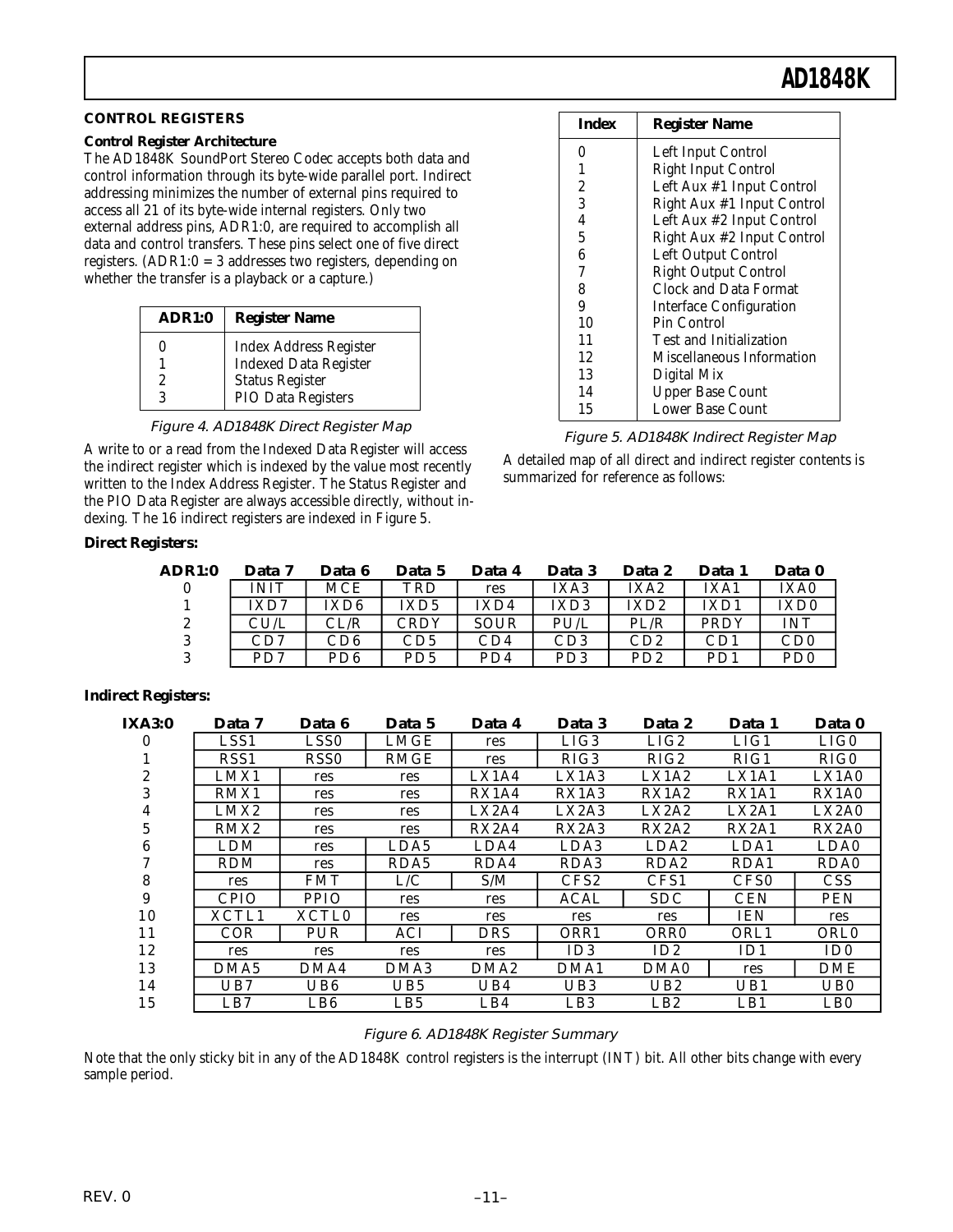#### **Direct Control Register Definitions**

*Index Register (ADR1:0 = 0)*

| ADR1:0 | Data        | Data 6     | Data 5               | Data | Data 3 | Data 2           | <b>Data</b> | Data 0 |
|--------|-------------|------------|----------------------|------|--------|------------------|-------------|--------|
|        | <b>INIT</b> | <b>MCE</b> | $\operatorname{TRL}$ | res  | IXA3   | IXA <sub>2</sub> | IXA1        | IXA0   |

IXA3:0 Index Address. These bits define the address of the AD1848K register accessed by the Indexed Data Register. These bits are read/write.

res Reserved for future expansion. Always write a zero to this bit.

- TRD Transfer Request Disable. This bit, when set, causes all data transfers to cease when the Interrupt Status (INT) bit of the Status Register is set.
	- 0 Transfers Enabled During Interrupt. PDRQ and CDRQ pin outputs are generated uninhibited by interrupts. DMA Current Counter Register decrements with every sample period when either PEN or CEN are enabled.
	- 1 Transfers Disabled By Interrupt. PDRQ and CDRQ pin outputs are generated only if INT bit is 0 (when either PEN or CEN, respectively, are enabled). Any pending playback or capture requests are allowed to complete at the time when TRD is set. After pending requests complete, midscale inputs will be internally generated for the DACs, and the ADC output buffer will contain the last valid output. Clearing the sticky INT bit (or the TRD bit) will cause the resumption of playback and/or capture requests (presuming PEN and/or CEN are enabled). The DMA Current Counter Register will not decrement while both the TRD bit is set and the INT bit is a one.
- MCE Mode Change Enable. This bit must be set whenever the current functional mode of the AD1848K is changed. Specifically, the Clock and Data Format and Interface Configuration registers cannot be changed unless this bit is set. The exceptions are CEN and PEN in the Interface Configuration which can be changed "on-the-fly." MCE should be cleared at the completion of the desired register changes. The DAC outputs are automatically muted when the MCE bit is set. After MCE is cleared, the DAC outputs will be restored to the state specified by the LDM and RDM mute bits.

Both ADCs and DACs are automatically muted for approximately 128 sample cycles after exiting the MCE state to allow the reference and all filters to settle. The ADCs will produce midscale values; the DACs' analog output will be muted. All converters are internally operating during these  $\approx$ 128 sample cycles, and the AD1848K will expect playback data and will generate (midscale capture data. Note that the autocalibrate-in-process (ACI) bit will be set on exit from the MCE state regardless of whether or not ACAL was set. ACI will remain HI for these ≈128 sample cycles; system software should poll this bit rather than count cycles.

Special sequences must be followed if autocalibrate (ACAL) is set or sample rates are changed (CFS2:0 and or CSS) during mode change enable. See the "Autocalibration" and "Changing Sample Rates" sections below.

INIT AD1848K Initialization. This bit is set when the AD1848K is in a state which cannot respond to parallel bus cycles. This bit is read only.

Immediately after reset and once the AD1848K has left the INIT state, the initial value of this register will be "0100 0000 (40h)." During AD1848K initialization, this register cannot be written and is always read "1000 0000 (80h)."

#### *Indexed Data Register (ADR1:0 = 1)*

| ADR1:0 | Data 7 | Data 6 | Data 5 | Data 4 | Data 3 | Data 2 | Data 1 | Data 0      |
|--------|--------|--------|--------|--------|--------|--------|--------|-------------|
|        | IXD7   | IXD6   | IXD5   | IXD4   | IXD3   | IXD2   | IXD1   | <b>IXD0</b> |

IXD7:0 Indexed Register Data. These bits contain the contents of the AD1848K register referenced by the Indexed Data Register.

During AD1848K initialization. this register cannot be written and is always read as "1000 0000 (80h)."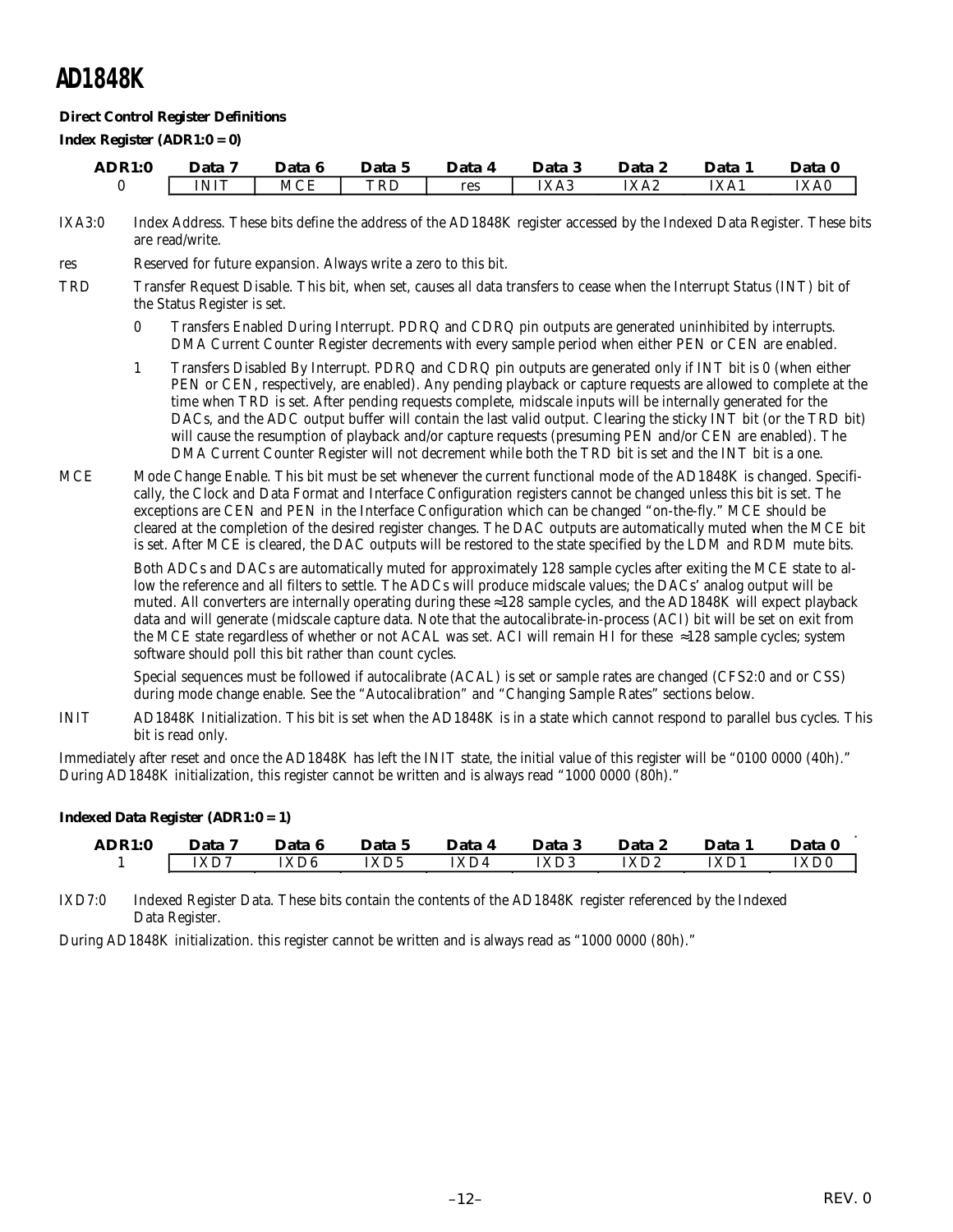| <b>ADR1:0</b> | Data 7                                                                                                                                                                                                                                                                                                                                                                                                                                                                                                     | Data 6                                                                                                 | Data 5      | Data 4      | Data 3 | Data 2 | Data 1 | Data 0     |
|---------------|------------------------------------------------------------------------------------------------------------------------------------------------------------------------------------------------------------------------------------------------------------------------------------------------------------------------------------------------------------------------------------------------------------------------------------------------------------------------------------------------------------|--------------------------------------------------------------------------------------------------------|-------------|-------------|--------|--------|--------|------------|
| 2             | CU/L                                                                                                                                                                                                                                                                                                                                                                                                                                                                                                       | CL/R                                                                                                   | <b>CRDY</b> | <b>SOUR</b> | PU/L   | PL/R   | PRDY   | <b>INT</b> |
| <b>INT</b>    | Interrupt Status. This sticky bit (the only one) indicates the status of the interrupt logic of the AD1848K. This bit is<br>cleared by any host write of any value to this register. The IEN bit of the Pin Control Register determines whether the<br>state of this bit is reflected on the INT pin of the AD1848K. The only interrupt condition supported by the AD1848K is<br>generated by the underflow of the DMA Current Count Register.<br>Interrupt pin inactive<br>0<br>Interrupt pin active<br>1 |                                                                                                        |             |             |        |        |        |            |
| <b>PRDY</b>   | Playback Data Register Ready. The PIO Playback Data Register is ready for more data. This bit should only be used<br>when direct programmed I/O data transfers are desired. This bit is read only.<br>0<br>1                                                                                                                                                                                                                                                                                               | DAC data is still valid. Do not overwrite.<br>DAC data is stale. Ready for next host data write value. |             |             |        |        |        |            |
| PL/R          | Playback Left/Right Sample. This bit indicates whether the PIO playback data needed is for the right channel DAC or<br>left channel DAC. This bit is read only.<br>Right channel needed<br>0<br>Left channel or mono<br>1                                                                                                                                                                                                                                                                                  |                                                                                                        |             |             |        |        |        |            |
| PU/L          | Playback Upper/Lower Byte. This bit indicates whether the PIO playback data needed is for the upper or lower byte of<br>the channel. This bit is read only.<br>Lower byte needed<br>0<br>1                                                                                                                                                                                                                                                                                                                 | Upper byte needed or any 8-bit mode                                                                    |             |             |        |        |        |            |
| <b>SOUR</b>   | Sample Over/Underrun. This bit indicates that the most recent sample was not serviced in time and therefore either a<br>capture overrun (COR) or playback underrun (PUR) has occurred. The bit indicates an overrun for ADC capture and<br>an underrun for DAC playback. If both capture and playback are enabled, the source which set this bit can be deter-<br>mined by reading COR and PUR. This bit changes on a sample-by-sample basis. This bit is read only.                                       |                                                                                                        |             |             |        |        |        |            |
| <b>CRDY</b>   | Capture Data Ready. The PIO Capture Data Register contains data ready for reading by the host. This bit should only<br>be used when direct programmed I/O data transfers are desired. This bit is read only.<br>0<br>1                                                                                                                                                                                                                                                                                     | ADC data is stale. Do not reread the information.<br>ADC data is fresh. Ready for next host data read. |             |             |        |        |        |            |
| CL/R          | Capture Left/Right Sample. This bit indicates whether the PIO capture data waiting is for the right channel ADC or left<br>channel ADC. This bit is read only.<br>Right channel<br>0<br>Left channel or mono<br>$\mathbf{1}$                                                                                                                                                                                                                                                                               |                                                                                                        |             |             |        |        |        |            |
| CU/L          | Capture Upper/Lower Byte. This bit indicates whether the PIO capture data ready is for the upper or lower byte of the<br>channel. This bit is read only.<br>Lower byte ready<br>0<br>1                                                                                                                                                                                                                                                                                                                     | Upper byte ready or any 8-bit mode                                                                     |             |             |        |        |        |            |

The PRDY, CRDY, and INT bits of this status register can change asynchronously to host accesses. The host may access this register while the bits are transitioning. The host read may return a zero value just as these bits are changing, for example. A one value would not be read until the next host access.

This registers's initial state after reset is "1100 1100."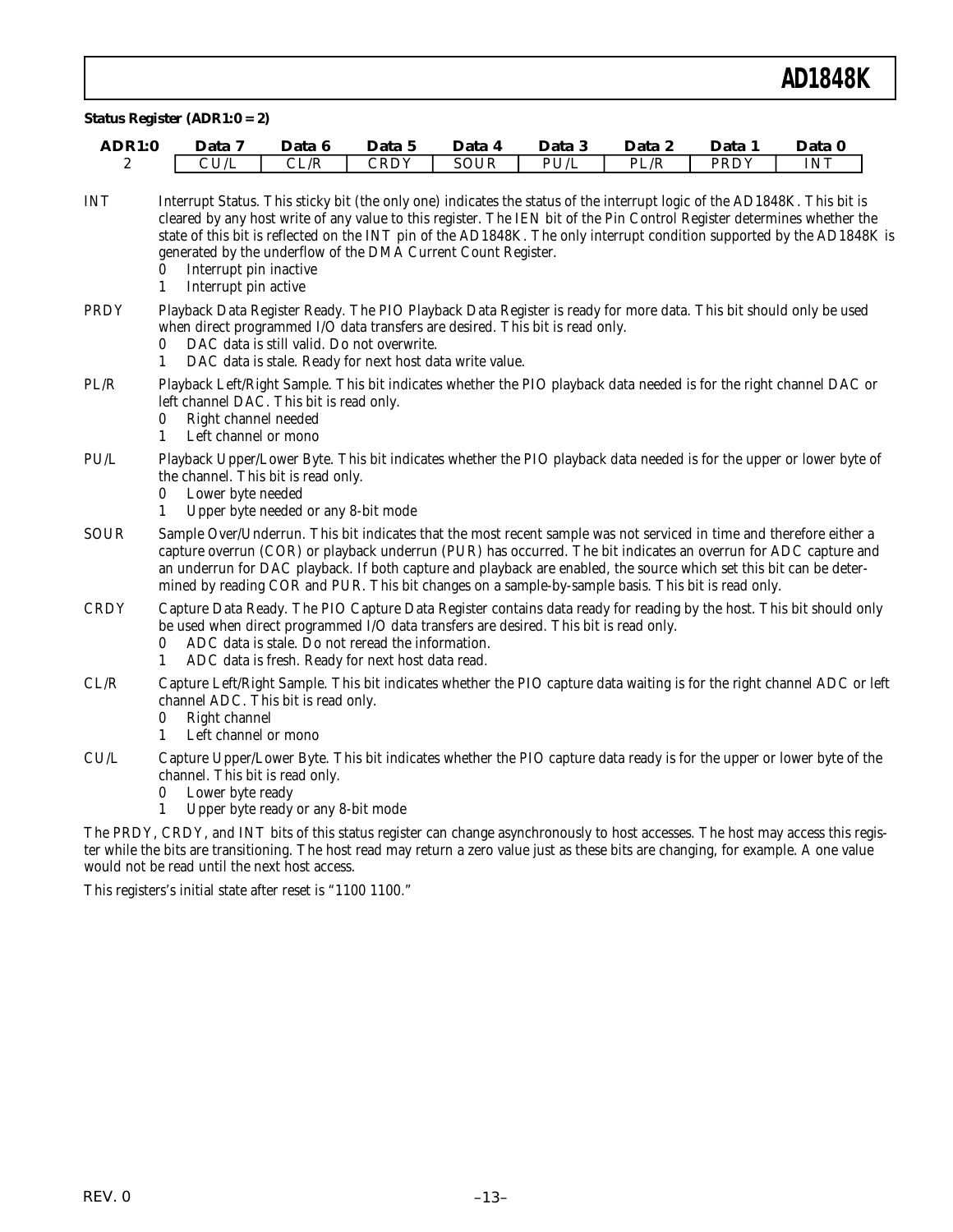#### *PIO Data Registers (ADRI :0 = 3)*

| ADR1:0 | Data 7 | Data 6 | Data 5          | Data 4        | Data 3          | Data 2                      | Data 1          | Data 0                           |
|--------|--------|--------|-----------------|---------------|-----------------|-----------------------------|-----------------|----------------------------------|
|        | CD7    | CD6    | CD <sub>5</sub> | $\bigcirc$ D4 | CD <sub>3</sub> | $\mathop{\rm CD2}\nolimits$ | CD <sup>1</sup> | $\mathop{\mathrm{CD}}\nolimits0$ |
|        | PD7    | PD6.   | PD <sub>5</sub> | PD4           | PD3             | PD <sub>2</sub>             | PD1             | PD0                              |

The PIO Data Registers are two registers mapped to the same address. Writes send data to the PIO Playback Data Register (PD7:0). Reads will receive data from the PIO Capture Data Register (CD7:0).

During AD1848K initialization, the PIO Playback Data Register cannot be written and the Capture Data Register is always read "1000 0000 (80h)."

CD7:0 PIO Capture Data Register. This is the control register where capture data is read during programmed I/O data transfers.

The reading of this register will increment the state machine so that the following read will be from the next appropriate byte in the sample. The exact byte which is next to be read can be determined by reading the Status Register. Once all relevant bytes have been read, the state machine will stay pointed to the last byte of the sample until a new sample is received from the ADCs. Once this has occurred, the state machine and status register will point to the first byte of the sample. Until a new sample is received, reads from this register will return the most significant byte of the sample.

PD7:0 PIO Playback Data Register. This is the control register where playback data is written during programmed I/O data transfers.

Writing data to this register will increment the playback byte tracking state machine so that the following write will be to the correct byte of the sample. Once all bytes of a sample have been written, subsequent byte writes to this port are ignored. The state machine is reset when the current sample is sent to the DACs.

#### **Indirect Control Register Definitions**

The following control registers are accessed by writing index values to IXA3:0 in the Index Address Register (ADR1:0 = 0) followed by a read/write to the Indexed Data Register  $(ADR1:0 = 1)$ .

#### *Left Input Control (IXA3:0 = 0)*

| <b>IXA3:0</b> | Data 7 | Data 6 | Data 5 | Data 4 | Data 3 | Data 2 | Data | Data 0 |
|---------------|--------|--------|--------|--------|--------|--------|------|--------|
|               | LSS1   | ـSS0   | LMGE   | res    | LIG3   | LIG2   | LIG1 | LIG0   |

LIG3:0 Left Input Gain Select. The least significant bit of this gain select represents +1.5 dB. Maximum gain is +22.5 dB.

res Reserved for future expansion. Always write a zero to this bit.

LMGE Left Input Microphone Gain Enable. Setting this bit will enable the +20 dB gain of the left mic input signal.

LSS1:0 Left Input Source Select. These bits select the input source for the left gain stage preceding the left ADC.

- 0 Left Line Source Selected
- 1 Left Auxiliary 1 Source Selected
- 2 Left Microphone Source Selected
- 3 Left Line Post-Mixed DAC Output Source Selected

This register's initial state after reset is "0000 0000."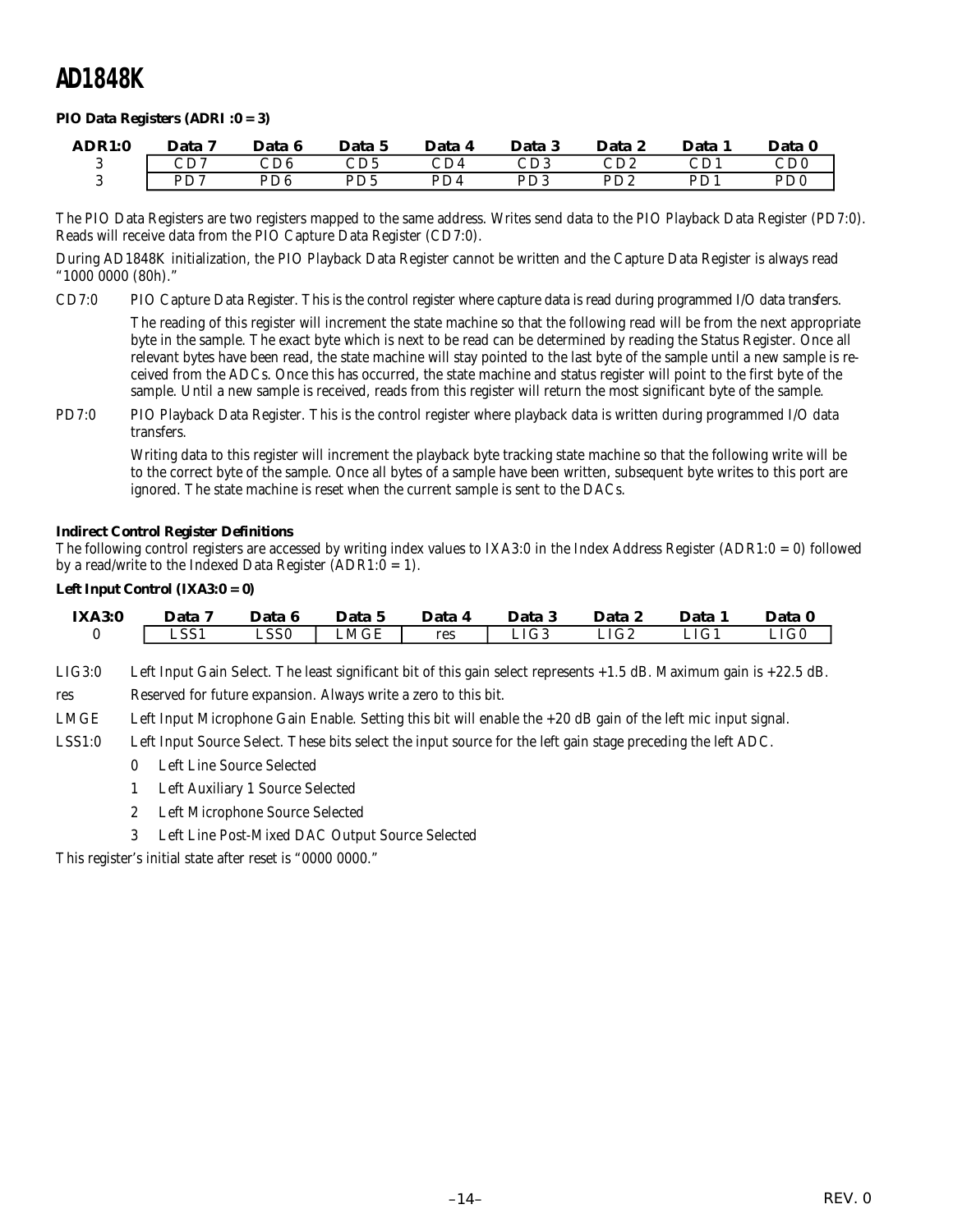#### *Right Input Control (IXA3:0 = 1)*

| <b>IXA3:0</b> | Data 7 | Data 6      | Data 5 | Data 4 | Data 3 | Data | Data 1 | Data 0 |
|---------------|--------|-------------|--------|--------|--------|------|--------|--------|
|               | RSS1   | <b>RSS0</b> | RMGE   | res    | RIG3   | RIG2 | RIG1   | RIG0   |

RIG3:0 Right Input Gain Select. The least significant bit of this gain select represents +1.5 dB. Maximum gain is +22.5 dB. res Reserved for future expansion. Always write a zero to this bit.

- RMGE Right Input Mic Gain Enable. Setting this bit will enable the +20 dB gain of the right mic input signal.
- RSS1:0 Right Input Source Select. These bits select the input source for the right channel gain stage preceding the right ADC.
	- 0 Right Line Source Selected
	- 1 Right Auxiliary 1 Source Selected
	- 2 Right Microphone Source Selected
	- 3 Right Post-Mixed DAC Output Source Selected

This register's initial state after reset is "0000 0000."

#### *Left Auxiliary #1 Input Control (IXA3:0 = 2)*

| <b>IXA3:0</b> | Data 7 | Data 6 | Data 5 | Data 4            | Data 3 | Data 2 | Data 1 | Data 0 |
|---------------|--------|--------|--------|-------------------|--------|--------|--------|--------|
|               | LMX1   | res    | res    | $\mathbf{Y}$ X1A4 | LX1A3  | LX1A2  | LX1A1  | LX1A0  |

- LX1A4:0 Left Auxiliary Input #1 Attenuate Select. The least significant bit of this gain/attenuate select represents –1.5 dB. LX1X4:0 = 0 produces a +12 dB gain. LX1A4:0 = "01000" (8 decimal) produces 0 dB gain. Maximum attenuation is –34.5 dB.
- res Reserved for future expansion. Always write zeros to these bits.
- LMX1 Left Auxiliary #1 Mute. This bit, when set, will mute the left channel of the Auxiliary #1 input source. This bit powers up set.

This register's initial state after reset is "1000 0000 (80h)."

#### *Right Auxiliary #1 Input Control (IXA3:0 = 3)*

| <b>IXA3:0</b> | <b>Data</b> | Data 6 | Data 5 | Data 4 | Data  | Data 2 | Data  | Data 0 |
|---------------|-------------|--------|--------|--------|-------|--------|-------|--------|
|               | RMX1        | res    | res    | RX1A4  | RX1A3 | RX1A2  | RX1A1 | RX1A0  |

- RX1A4:0 Right Auxiliary Input #1 Attenuate Select. The least significant bit of this gain/attenuate select represents –1.5 dB.  $RX1A4:0 = 0$  produces a +12 dB gain. RX1A4:0 = "01000" (8 decimal) produces 0 dB gain. Maximum attenuation is –34.5 dB.
- res Reserved for future expansion. Always write zeros to these bits.
- RMX1 Right Auxiliary  $#1$  Mute. This bit, when set, will mute the right channel of the Auxiliary  $#1$  input source. This bit powers up set.

This register's initial state after reset is "1000 0000 (80h)."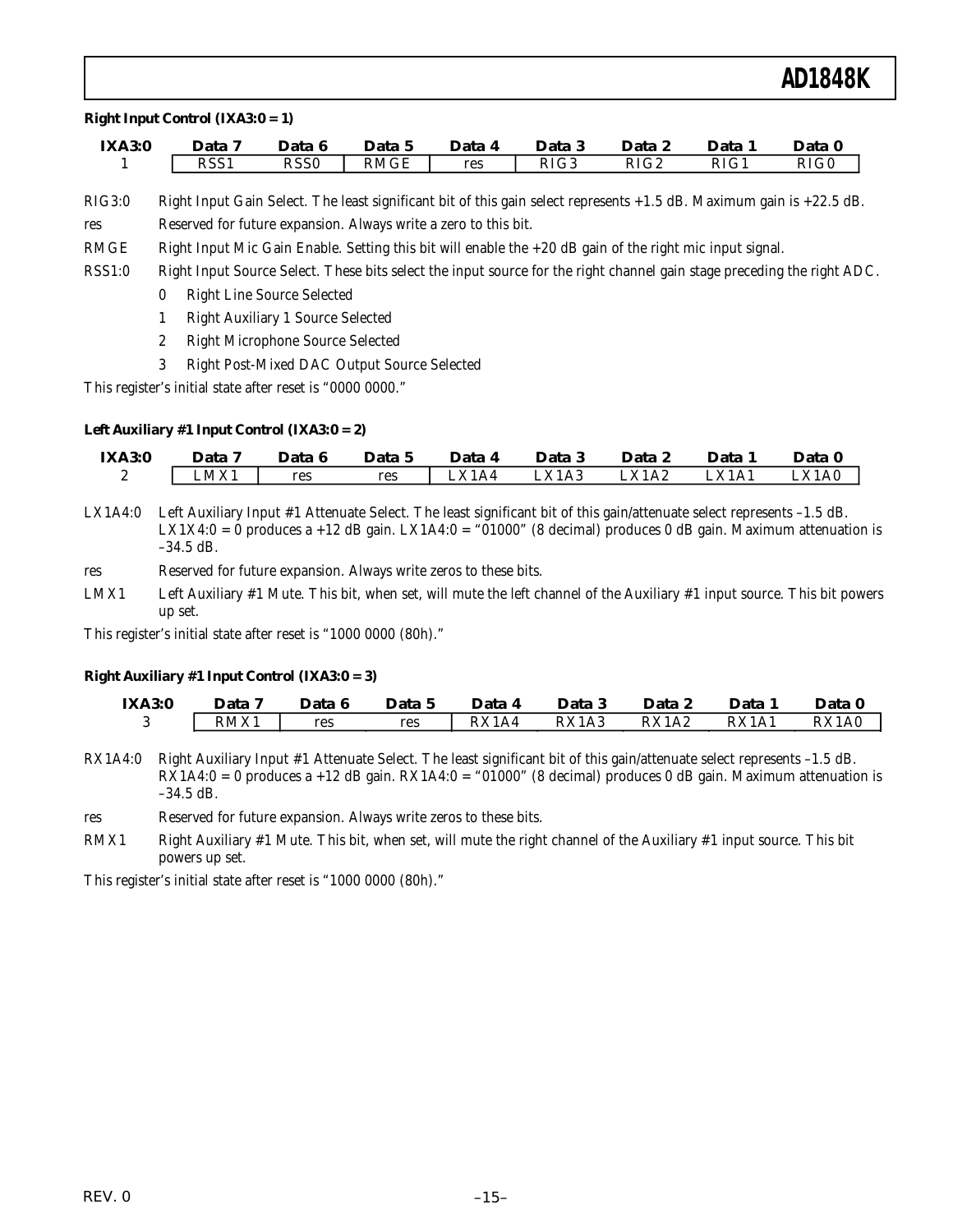#### *Left Auxiliary #2 Input Control (IXA3:0 = 4)*

| <b>IXA3:0</b> | Data | Data 6 | Data 5 | Data  | Data 3 | Data 2            | Data 1            | Data 0 |
|---------------|------|--------|--------|-------|--------|-------------------|-------------------|--------|
|               | LMX2 | res    | res    | LX2A4 | LX2A3  | L <sub>X2A2</sub> | L <sub>X2A1</sub> | LX2A0  |

LX2A4:0 Left Auxiliary Input #2 Attenuate Select. The least significant bit of this gain/attenuate select represents –1.5 dB. LX2A4:0 = 0 produces a +12 dB gain. LX2A4:0 = "01000" (8 decimal) produces 0 dB gain. Maximum attenuation is –34.5 dB.

res Reserved for future expansion. Always write zeros to these bits.

LMX2 Left Auxiliary #2 Mute. This bit, when set to 1, will mute the left channel of the Auxiliary #2 input source. This bit powers up set.

This register's initial state after reset is "1000 0000 (80h)."

#### *Right Auxiliary #2 Input Control (IXA3:0 = 5)*

| <b>IXA3:0</b> | Data 7 | Data 6 | Data 5 | Data 4 | Data 3 | Data 2 | Data 1 | Data 0 |
|---------------|--------|--------|--------|--------|--------|--------|--------|--------|
|               | RMX2   | res    | res    | RX2A4  | RX2A3  | RX2A2  | RX2A1  | RX2A0  |

RX2A4:0 Right Auxiliary Input #1 Attenuate Select. The least significant bit of this gain/attenuate select represents –1.5 dB.  $RX2A4:0 = 0$  produces a +12 dB gain.  $RX2A4:0 = "01000"$  (8 decimal) produces 0 dB gain. Maximum attenuation is –34.5 dB.

res Reserved for future expansion. Always write zeros to these bits.

RMX2 Right Auxiliary #2 Mute. This bit, when set, will mute the right channel of the Auxiliary #2 input source. This bit powers up set.

This register's initial state after reset is "1000 0000 (80h)."

#### *Left DAC Control (IXA3:0 = 6)*

| <b>IXA3:0</b> | Data 7 | Data 6 | Data 5 | Data 4 | Data 3 | Data 2 | Data | Data 0          |
|---------------|--------|--------|--------|--------|--------|--------|------|-----------------|
|               | LDM    | res    | LDA5   | LDA4   | LDA3   | LDA2   | LDA1 | $\mathsf{LDA0}$ |

- LDA5:0 Left DAC Attenuate Select. The least significant bit of this attenuate select represents –1.5 dB. LDA5:0 = 0 produces a 0 dB attenuation. Maximum attenuation is –94.5 dB.
- res Reserved for future expansion. Always write a zero to this bit.
- LDM Left DAC Mute. This bit, when set to 1, will mute the left DAC output. Auxiliary inputs are muted independently with the Left Auxiliary Input Control Registers. This bit powers up set.

This register's initial state after reset is "1x00 0000."

#### *Right DAC Control (IXA3:0 = 7)*

| <b>IXA3:0</b> | Data       | Data 6 | Data 5 | Data | Data 3 | Data 2 | <b>Data</b> | Data 0 |
|---------------|------------|--------|--------|------|--------|--------|-------------|--------|
|               | <b>RDM</b> | res    | RDA5   | RDA4 | RDA3   | RDA2   | RDA1        | RDA0   |

- RDA5:0 Right DAC Attenuate Select. The least significant bit of this attenuate select represents –1.5 dB. RDA5:0 = 0 produces 0 dB attenuation. Maximum attenuation is –94.5 dB.
- res Reserved for future expansion. Always write a zero to this bit.
- RDM Right DAC Mute. This bit, when set to 1, will mute the right DAC output. Auxiliary inputs are muted independently with the Right Auxiliary Input Control Registers. This bit powers up set.

This register's initial state after reset is "1x00 0000."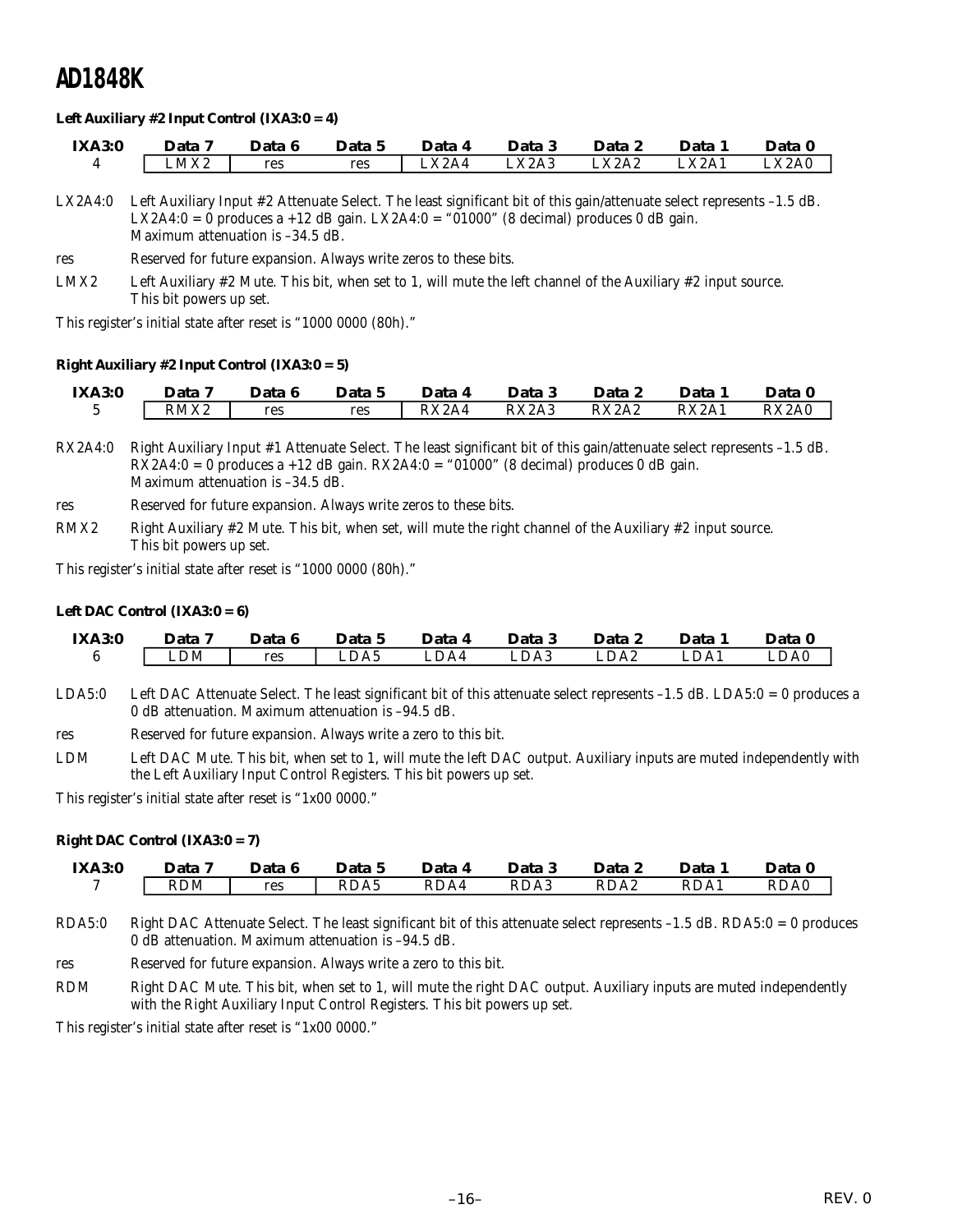#### *Clock and Data Format Register (IXA3:0 = 8)*

| <b>IXA3:0</b> | Data | Data       | Data 5          | Data | Data 3      | Data 2                       | Data                   | Data ( |
|---------------|------|------------|-----------------|------|-------------|------------------------------|------------------------|--------|
|               | res  | <b>FMT</b> | $\sqrt{ }$<br>◡ | S/M  | ヘロピク<br>۵ د | $\mathop{\rm CFS1}\nolimits$ | $\mathbb{C}\text{FS0}$ | CSS    |

*The contents of the Clock and Data Format Register cannot be changed except when the AD1848K is in Mode Change Enable (MCE) state. Write attempts to this register when the AD1848K is not in the MCE state will not be successful.*

- CSS Clock Source Select. This bit selects the crystal clock source which will be used for the audio sample rate.
	- 0 XTAL1 (24.576 MHz)
	- 1 XTAL2 (16.9344 MHz)

CFS2:0 Clock Frequency Divide Select. These bits select the audio sample rate frequency. The actual audio sample rate depends on which crystal clock source is selected and the frequency of that source.

| <b>CFS</b> | <b>Divide</b><br><b>Factor</b> | XTAL1<br>24.576 MHz | XTAL2<br>16.9344 MHz |
|------------|--------------------------------|---------------------|----------------------|
|            | 3072                           | $8.0 \text{ kHz}$   | 5.5125 kHz           |
|            | 1536                           | $16.0$ kHz          | $11.025$ kHz         |
| 2          | 896                            | 27.42857 kHz        | $18.9$ kHz           |
| 3          | 768                            | 32.0 kHz            | $22.05$ kHz          |
| 4          | 448                            | Not Supported       | 37.8 kHz             |
| 5          | 384                            | Not Supported       | 44.1 kHz             |
| 6          | 512                            | 48.0 kHz            | 33.075 kHz           |
| ⇁          | 2560                           | $9.6$ kHz           | 6.615 kHz            |

Note that the AD1848K's internal oscillators can be overdriven by external clock sources at the crystal input pins. If an external clock source is applied, it will be divided down by the selected Divide Factor. It need not be at the recommended crystal frequencies.

- S/M Stereo/Mono Select. This bit determines how the audio data streams are formatted. Selecting stereo will result with alternating samples representing left and right audio channels. Mono playback plays the same audio sample on both channels. Mono capture only captures data from the left audio channel.
	- 0 Mono
	- 1 Stereo
- L/C Linear/Companded Select. This bit selects between a linear digital representation of the audio signal or a nonlinear, companded format for all input and output data. The type of linear PCM or the type of companded format is defined by the FMT bits.
	- 0 Linear PCM
	- 1 Companded
- FMT Format Select. This bit defines the format for all digital audio input and outputs based on the state of the L/C bit.

| Linear PCM $(L/C = 0)$                           | Companded $(L/C = 1)$                          |
|--------------------------------------------------|------------------------------------------------|
| 8-bit Unsigned PCM<br>16-bit Twos-Complement PCM | 8-bit µ-law Companded<br>8-bit A-law Companded |

res Reserved for future expansion. Always write a zero to this bit.

This register's initial state after reset is "x000 0000."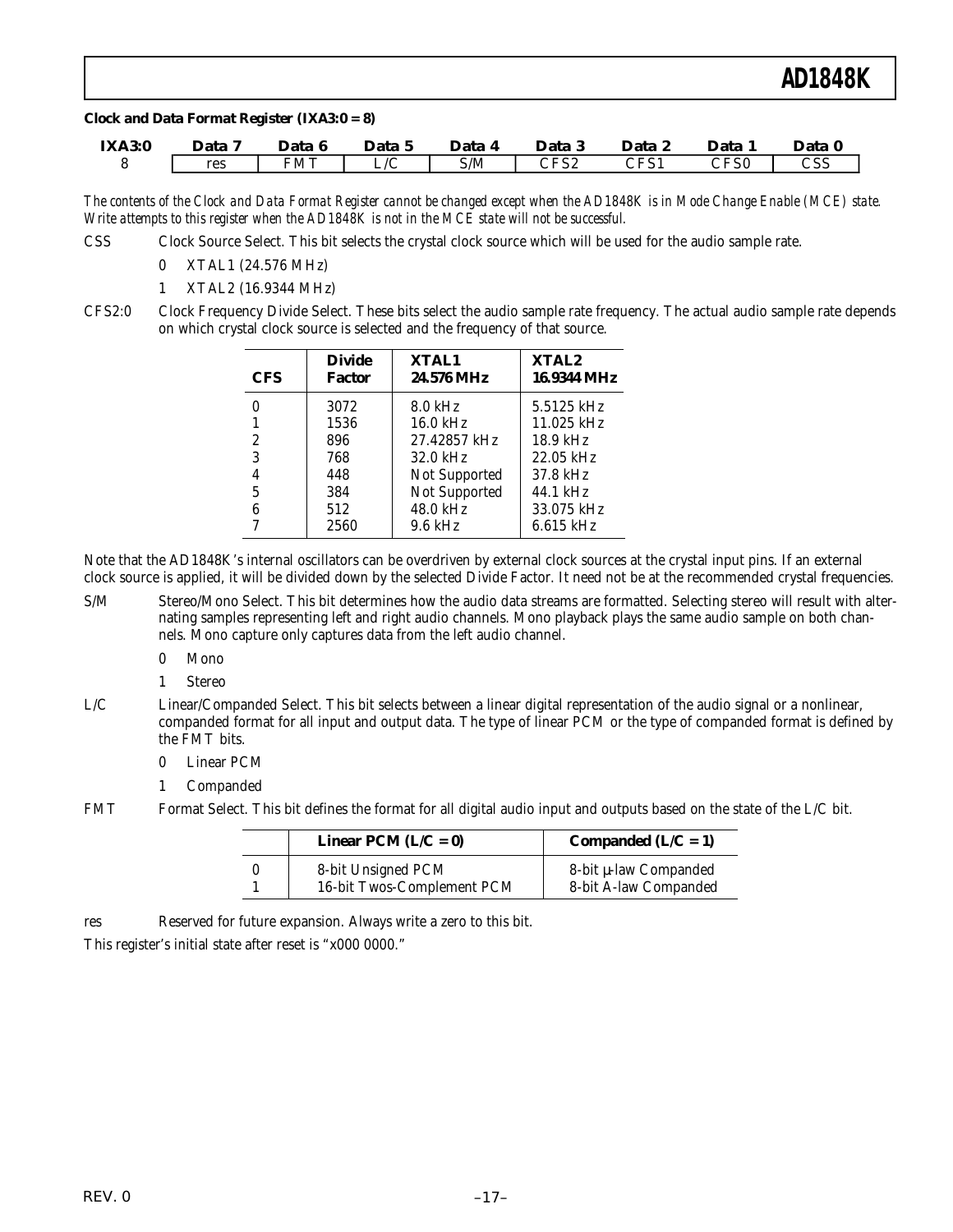#### *Interface Configuration Register (IXA3:0 = 9)*

| <b>IXA3:0</b> | Data 7 | Data 6 | Data 5 | Data 4 | Data 3      | Data 2     | Data                  | Data 0     |
|---------------|--------|--------|--------|--------|-------------|------------|-----------------------|------------|
|               | CPIO   | PPIO   | res    | res    | <b>ACAL</b> | <b>SDC</b> | $\Gamma$ FN<br>ن 12 ب | <b>DEM</b> |

*The contents of the Interface Configuration Register cannot be changed except when the AD1848K is in Mode Change Enable (MCE) state. Write attempts to this register when the AD1848K is not in the MCE state will not be successful. PEN and CEN are exceptions; these bits may always be written.*

- PEN Playback Enable. This bit will enable the playback of data in the format selected. The AD1848K will generate PDRQ and respond to  $\overline{PDAK}$  signals when this bit is enabled and  $PPIO = 0$ . If  $PPIO = 1$ , this bit enables Programmed I/O (PIO) playback mode. PEN may be set and reset without setting the MCE bit.
	- 0 Playback disabled (PDRQ and PIO Playback Data Register inactive)
	- 1 Playback enabled
- CEN Capture Enable. This bit will enable the capture of data in the format selected. The AD1848K will generate CDRQ and respond to  $\overline{\text{CDAK}}$  signals when this bit is enabled and CPIO = 0. If CPIO = 1, this bit enables PIO capture mode. CEN may be set and reset without setting the MCE bit.
	- 0 Capture disabled (CDRQ and PIO Capture Data Register inactive)
	- 1 Capture enabled
- SDC Single DMA Channel. This bit will force both capture and playback DMA requests to occur on the Playback DMA channel. The Capture DMA CDRQ pin will be LO. This bit will allow the AD1848K to be used with only one DMA channel. Simultaneous capture and playback cannot occur in this mode. Should both capture and playback be enabled (CEN = PEN = 1) in the mode, only playback will occur. See "Data and Control Transfers" for further explanation.
	- 0 Dual DMA channel mode
	- 1 Single DMA channel mode
- ACAL Autocalibrate Enable. This bit determines whether the AD1848K performs an autocalibrate whenever the PWRDWN pin is deasserted or from the Mode Change Enable (MCE) bit being reset. ACAL is normally set. See "Autocalibration" below for a description of a complete autocalibration sequence.
	- 0 No autocalibration
	- 1 Autocalibration after power down/reset or mode change
- res Reserved for future expansion. Always write zeros to these bits.
- PPIO Playback PIO Enable. This bit determines whether the playback data is transferred via DMA or PIO.
	- 0 DMA transfers only
	- 1 PIO transfers only
- CPIO Capture PIO Enable. This bit determines whether the capture data is transferred via DMA or PIO.
	- 0 DMA transfers only
	- 1 PIO transfers only

This register's initial state after reset is "00xx 1000 (x8h)."

#### *Pin Control Register (IXA3:0 = 10)*

| <b>IXA3:0</b> | Jata                 | Data 6 | Data 5 | Data | Data 3 | Data 2 | Jata       | <b>Data</b> |
|---------------|----------------------|--------|--------|------|--------|--------|------------|-------------|
| <b>IU</b>     | YCTI<br><b>AVILI</b> | XCTL0  | res    | res  | res    | res    | <b>IEN</b> | res         |

res Reserved for future expansion. Always write zeros to these bits.

IEN Interrupt Enable. This bit enables the interrupt pin. The Interrupt Pin will go active HI when the number of samples programmed in the Base Count Register is reached.

- 0 Interrupt disabled
- 1 Interrupt enabled
- XCTL1:0 External Control. The state of these independent bits is reflected on the respective XCTL1:0 pins of the AD1848K.
	- 0 TTL Logic LO on XCTL1:0 pins
	- 1 TTL Logic HI on XCTL1:0 pins

This register's initial state after reset is "00xx xx0x."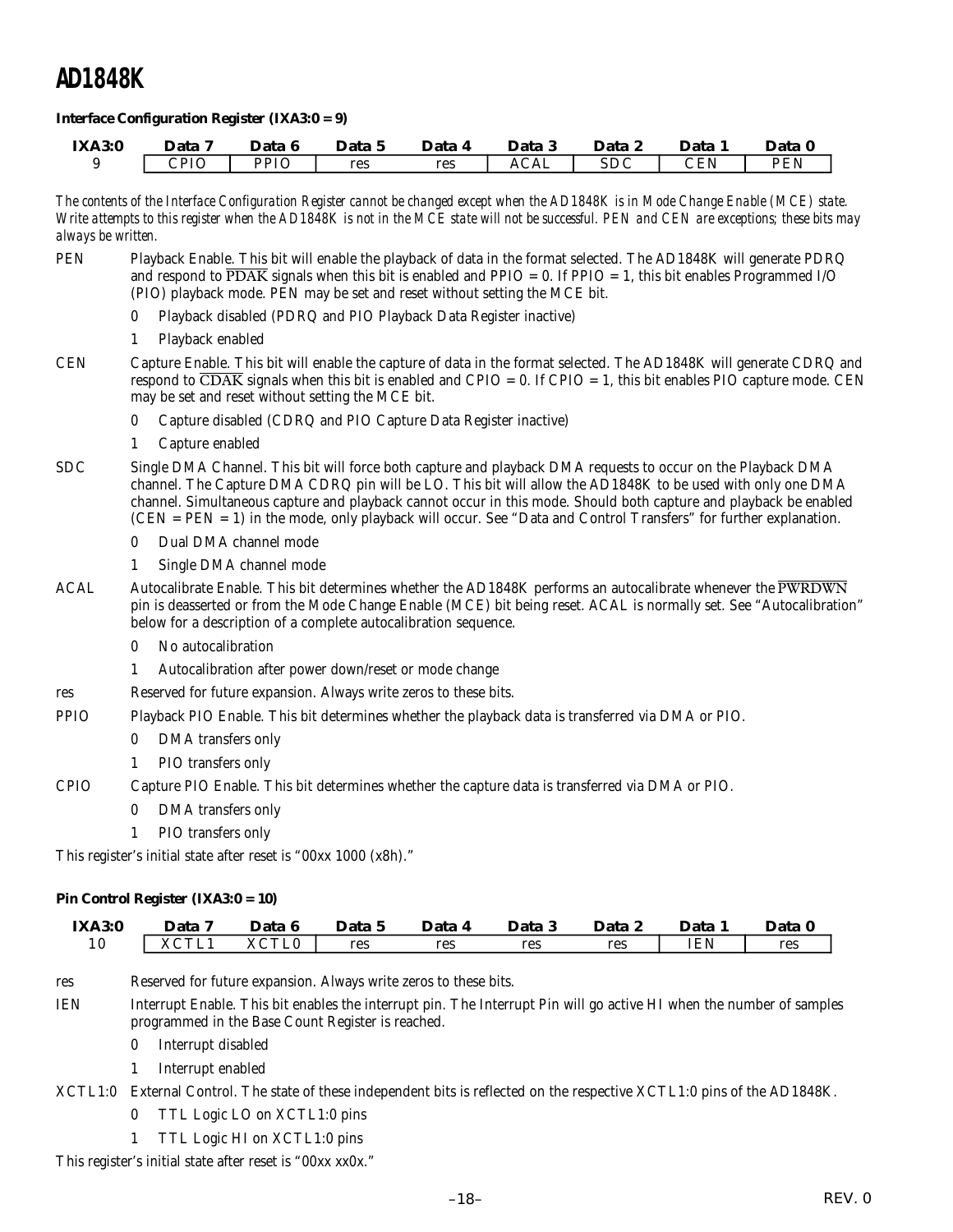#### *Test and Initialization Register (IXA3:0 = 11)*

| <b>IXA3:0</b> | Data                     | Data 6 | Data 5          | Data | Data 3 | Data | Data | Data ( |
|---------------|--------------------------|--------|-----------------|------|--------|------|------|--------|
|               | $\mathbb{C} \mathrm{OR}$ | PUR    | $\sim$ T<br>ACI | DRS  | ORR1   | ORR0 | ORL1 | ORL0   |

- ORL1:0 Overrange Left Detect. These bits indicate the overrange on the left input channel. This bit changes on a sample-by sample basis. This bit is read only.
	- 0 Less than –1 dB underrange
	- 1 Between –1 dB and 0 dB underrange
	- 2 Between 0 dB and +1 dB overrange
	- 3 Greater than +1 dB overrange
- ORR1:0 Overrange Right Detect. These bits indicate the overrange on the right input channel. This bit changes on a sample-by sample basis. This bit is read only.
	- 0 Less than –1 dB underrange
	- 1 Between –1 dB and 0 dB underrange
	- 2 Between 0 dB and +1 dB overrange
	- 3 Greater than +1 dB overrange
- DRS Data Request Status. This bit indicates the current status of the PDRQ and CDRQ pins of the AD1848K.
	- 0 CDRQ and PDRQ are presently inactive (LO)
	- 1 CDRQ or PDRQ are presently active (HI)
- ACI Autocalibrate-In-Progress. This bit indicates the state of autocalibration or a recent exit from Mode Change Enable (MCE). This bit is read only.
	- 0 Autocalibration is not in progress
	- 1 Autocalibration is in progress or MCE was exited within approximately the last 128 sample periods
- PUR Playback Underrun. This bit is set when playback data has not arrived from the host in time to be played. As a result, a midscale value will be sent to the DACs. This bit changes on a sample by sample basis.
- COR Capture Overrun. This bit is set when the capture data has not been read by the host before the next sample arrives. The sample being read will not be overwritten by the new sample. The new sample will be ignored. This bit changes on a sample by sample basis.

The occurrence of a PUR and/or COR is designated in the Status Register's Sample Overrun/Underrun (SOUR) bit. The SOUR bit is the logical OR of the COR and PUR bits. This enables a polling host CPU to detect an overrun/underrun condition while checking other status bits.

This register's initial state after reset is "0000 0000."

#### *Miscellaneous Control Register (IXA3:0 = 12)*

| <b>IXA3:0</b> | Jata | Data 6 | Data 5 | Data | Data 3 | Data 2 | Data | <b>Data</b> |
|---------------|------|--------|--------|------|--------|--------|------|-------------|
| $\mathbf{r}$  | res  | res    | res    | res  | ID3    | ID2    |      |             |

res Reserved for future expansion. The bits are read only. Do not write to these bits.

ID3:0 AD1848K Revision ID. These four bits define the revision level of the AD1848K. Revisions increment by one LSB. The K-Grade revision is  $ID = "1010."$  These bits are read only.

This register's initial state after reset is "xxxx RRRR" where RRRR = Revision ID of the silicon in use.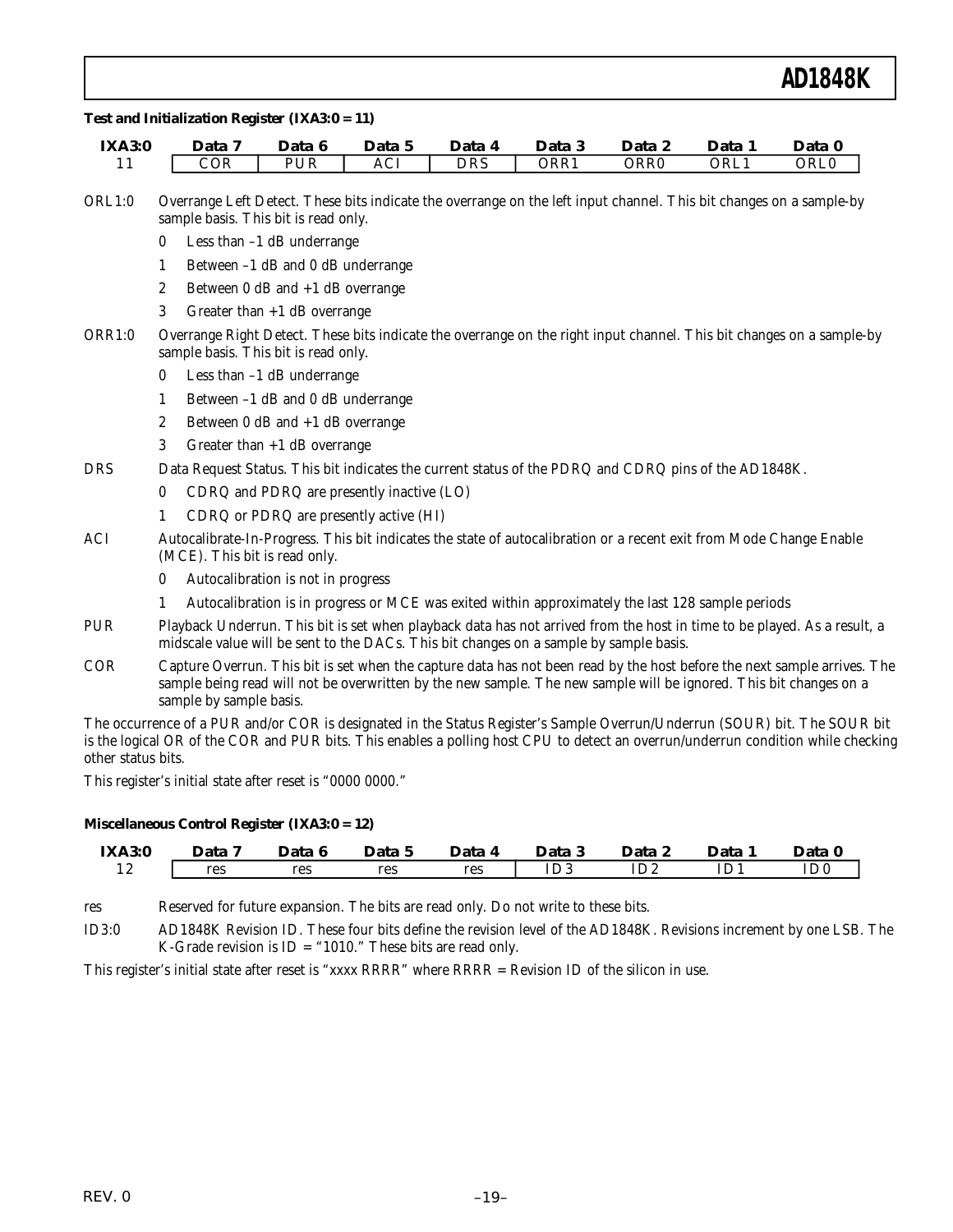#### *Digital Mix Control Register (IXA3:0 = 13)*

| <b>IXA3:0</b> | Data             | Data 6 | Data 5 | Data 4 | Data 3 | Data 2 | Data i | Data 0 |
|---------------|------------------|--------|--------|--------|--------|--------|--------|--------|
|               | DMA <sub>5</sub> | DMA4   | DMA3   | DMA2   | DMA1   | DMA0   | res    | DME    |

- DME Digital Mix Enable. This bit will enable the digital mix of the ADCs' output with the DACs' input. When enabled, the data from the ADCs are digitally mixed with other data being delivered to the DACs (regardless of whether or not playback [PEN] is enabled, i.e., set). If capture is enabled (CEN set) and there is a capture overrun (COR), then the last sample captured before overrun will be used for the digital mix. If playback is enabled (PEN set) and there is a playback underrun (PUR), then a midscale zero will be added to the digital mix data.
	- 0 Digital mix disabled (muted)
	- 1 Digital mix enabled

res Reserved for future expansion. Always write a zero to this bit.

DMA5:0 Digital Mix Attenuation. These bits determine the attenuation of the ADC data in mixing with the DAC input. Each attenuate step is –1.5 dB ranging to –94.5 dB.

This register's initial state after reset is "0000 00x0."

#### *DMA Base Count Registers (IXA3:0 = 14 & 15)*

The DMA Base Count Registers in the AD1848K simplify integration of the AD1848K in ISA systems. The ISA DMA controller requires an external count mechanism to notify the host CPU via interrupt of a full DMA buffer. The programmable DMA Base Count Registers will allow such interrupts to occur.

The Base Count Registers contain the number of sample periods which will occur before an interrupt is generated on the interrupt (INT) pin. To load, first write a value to the Lower Base Count Register. Writing a value to the Upper Base Register will cause both Base Count Registers to load into the Current Count Register. Once AD1848K transfers are enabled, each sample period the Current Count Register will decrement until zero count is reached. The next sample period after zero will generate the interrupt and reload the Current Count Register with the values in the Base Count Registers. The interrupt is cleared by a write to the Status Register.

The Host Interrupt Pin (INT) will go HI during the sample period in which the Current Count Register underflows when Interrupt Enable (IEN) is set. It will go LO when the Interrupt Status (INT) bit is cleared. Note that both the bit and the pin have the same name (INT). The Current Count Register is decremented every sample period when either the PEN or CEN bit is enabled and also either the Transfer Request Disable (TRD) bit or the Interrupt Status (INT) bit are zero. Note that the internal INT bit will become one on counter underflow even if the external interrupt pin is not enabled, i.e., IEN is zero. The Current Count Register is decremented in both PIO and DMA data transfer modes.

#### *Upper Base Count Register (IXA3:0 = 14)*

| <b>IXA3:0</b> | <b>Data</b> 'ı | Data 6          | Data 5 | Data 4         | Data 3 | Data 2 | <b>Data</b>      | Data 0 |
|---------------|----------------|-----------------|--------|----------------|--------|--------|------------------|--------|
|               | UB7            | $^{\prime}$ JB6 | IB5    | $\rm {}^{1}B4$ | UB3    | UB2    | $\overline{AB1}$ | UB0    |

UB7:0 Upper Base Count. This byte is the upper byte of the base count register containing the eight most significant bits of the 16-bit base register. Reads from this register return the same value which was written. The current count contained in the counters can not be read.

This register's initial state after reset is "0000 0000."

#### *Lower Upper Base Count Register (IXA3:0 = 15)*

| <b>IXA3:0</b> | Data         | Data 6 | Data 5        | Data 4 | Data 3 | Data 2                  | Data 1 | Data 0                  |
|---------------|--------------|--------|---------------|--------|--------|-------------------------|--------|-------------------------|
|               | $L_{\rm B7}$ | L B6   | $L_{\rm B}$ 5 | ∟B4    | LB3    | $\mathsf{L}\mathsf{B}2$ | LB.    | $\mathsf{L}\mathsf{B}0$ |

LB7:0 Lower Base Count. This byte is the lower byte of the base count register containing the eight least significant bits of the 16-bit base register. Reads from this register return the same value which was written. The current count contained in the counters cannot be read.

This register's initial state after reset is "0000 0000."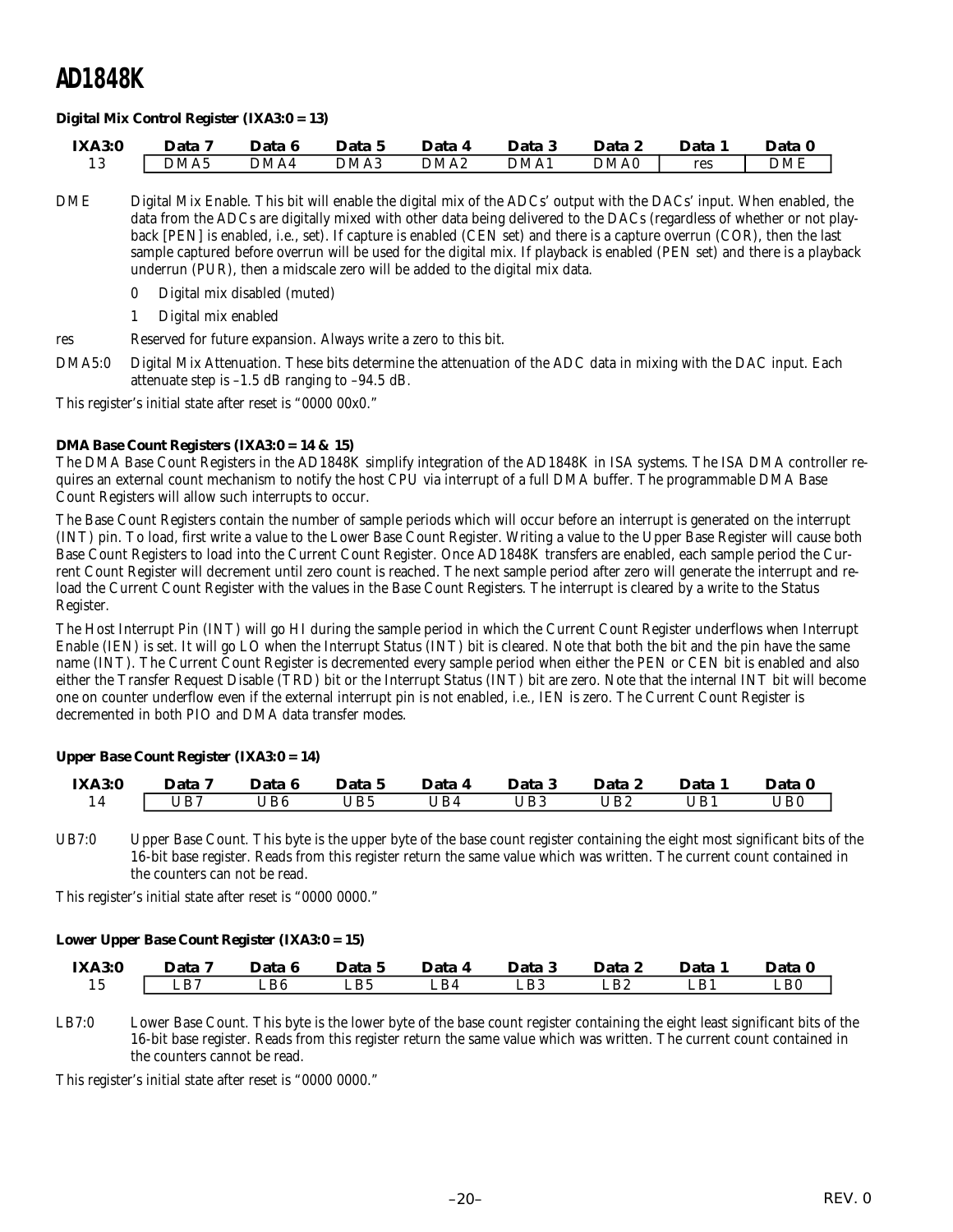#### **DATA AND CONTROL TRANSFERS**

The AD1848K SoundPort Stereo Codec supports a DMA request/grant architecture for transferring data with the host computer bus. One or two DMA channels can be supported. Programmed I/O (PIO) mode is also supported for control register accesses and for applications lacking DMA control. PIO transfers can be made on one channel while the other is performing DMA. Transfers to and from the AD1848K SoundPort Codec are asynchronous relative to the internal data conversion clock. Transfers are buffered, but the AD1848K supports no internal FIFOs. The host is responsible for providing playback data before the next digital-to-analog conversion and removing capture data before the next analog-to-digital conversion.

#### **Data Ordering**

The number of byte-wide transfers required depends on the data format selected. The AD1848K is designed for "little endian" formats in which the least significant byte (i.e., occupying the lowest memory address) gets transferred first. So 16-bit data transfers require first transferring the least significant bits 7:0 and then transferring the most significant bits 15:8, where bit 15 is the most significant bit in the word.

In addition, left channel data is always transferred before right channel data with the AD1848K. The following figures should make these requirements clear.



Stream Sequencing

#### **Control and Programmed I/O (PIO) Transfers**

This simpler mode of transfers is used both for control register accesses and programmed I/O. The 21 control and PIO data registers cannot be accessed via DMA transfers. Playback PIO is activated when both Playback Enable (PEN) is set and Playback PIO (PPIO) is set. Capture PIO is activated when both Capture Enable (CEN) is set and Capture PIO (CPIO) is set. See Figures 11 and 12 for the detailed timing of the control register/ PIO transfers. The  $\overline{RD}$  and  $\overline{WR}$  signals are used to define the actual read and write cycles, respectively. The host holds  $\overline{\text{CS}}$ LO during these transfers. The DMA Capture Data Acknowledge  $(\overline{CDAK})$  and Playback Data Acknowledge  $(\overline{PDAK})$  must be held inactive, i.e., HI.





Figure 12. AD1848K Control Register/PIO Write Cycle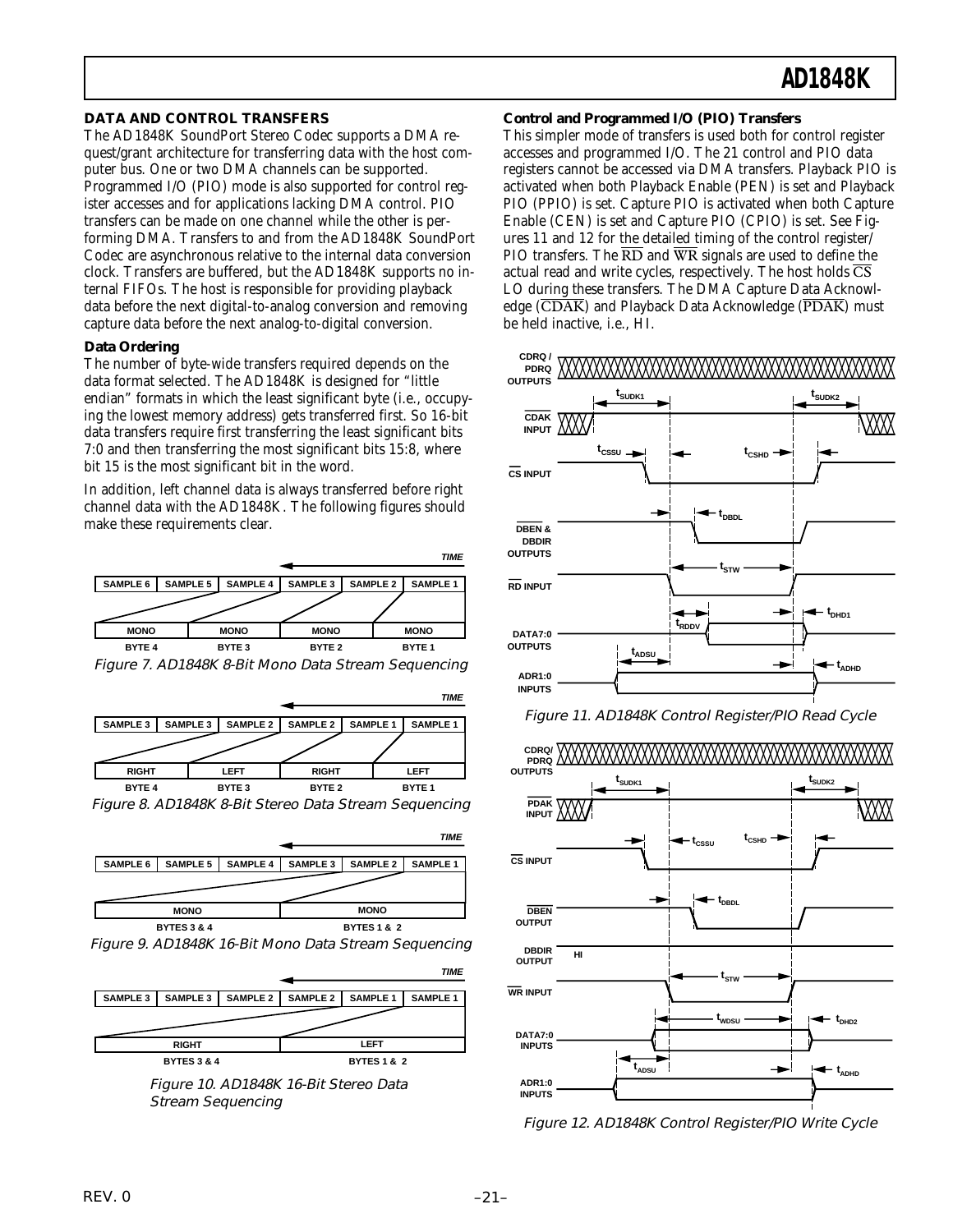For read/capture cycles, the AD1848K will place data on the DATA7:0 lines while the host is asserting the read strobe,  $\overline{RD}$ , by holding it LO. For write/playback, the host must place data on the DATA7:0 pins while strobing the  $\overline{WR}$  signal LO. The AD1848K latches the write/playback data on the rising edge of the WR strobe.

When using PIO data transfers, the Status Register must be polled to determine when data should be transferred. Note that the ADC capture data will be ready (CRDY HI) from the previous sample period shortly before the DAC playback data is ready (PRDY HI) for the next sample period. The user should not wait for both ADCs and DACs to become ready before initiating data transfers. Instead, as soon as capture data is ready, it should be read; as soon as the DACs are ready, playback data should be written.

Values written to the XCTL1:0 bits in the Pin Control Register  $(IXA3:0 = 10)$  will be reflected in the state of the XCTL1:0 external output pins. This feature allows a simple method for signaling or software control of external logic. Changes in state of the external XCTL pins will occur within one sample period. Because their change is referenced to the internal sample clock, no useful timing diagram can be constructed.

#### **Direct Memory Access (DMA) Transfers**

The second type of bus cycle supported by the AD1848K are DMA transfers. Both dual channel and single channel DMA operations are supported. To enable Playback DMA transfers, playback enable (PEN) must be set and PPIO cleared. To enable Capture DMA transfers, capture enable (CEN) must be set and CPIO cleared. During DMA transfers, the AD1848K asserts HI the Capture Data Request (CDRQ) or the Playback Data Request (PDRQ) followed by the host's asserting LO the DMA Capture Data Acknowledge (CDAK) or Playback Data Acknowledge (PDAK), respectively. The host's asserted Acknowledge signals cause the AD1848K to perform DMA transfers. The input address lines, ADR1:0, are ignored. Data is transferred between the proper internal sample registers.

The read strobe  $(\overline{RD})$  and write strobe  $(\overline{WR})$  delimit valid data for DMA transfers. Chip select  $(\overline{CS})$  is a "don't care"; its state is ignored by the AD1848K.

The AD1848K asserts the Data Request Signals, CDRQ and PDRQ, at the rate of once per sample period, where PDRQ is asserted near the beginning of an internal sample period and CDRQ is asserted late in the same period to maximize the available processing time. Once asserted, these signals will remain active HI until the corresponding DMA cycle occurs with the host's Data Acknowledge signals. The Data Request signals will be deasserted after the falling edge of the *final* RD or WD strobe in the transfer of a sample, which typically consists of multiple bytes. See "Data Ordering" above for a definition of "sample."

DMA transfers may be independently aborted by resetting the Capture Enable (CEN) and/or Playback Enable (PEN) bits in the Interface Configuration Register. The current capture sample transfer will be completed if a capture DMA is terminated. The current playback sample transfer must be completed if a playback DMA is terminated. If CDRQ and/or PDRQ are asserted HI while the host is resetting CEN and/or PEN, the request must be acknowledged. The host must assert CDAK and/ or PDAK LO and complete a final sample transfer.

#### **Single-Channel DMA**

Single-Channel DMA mode allows the AD1848K to be used in systems with only a single DMA channel. It is enabled by setting the SDC bit in the Interface Configuration Register. All captures and playbacks take place on the playback channel. Obviously, the AD1848K cannot perform a simultaneous capture and playback in Single-Channel DMA mode.

Playback will occur in single-channel DMA mode exactly as it does in Two-Channel mode. Capture, however, is diverted to the playback channel which means that the capture data request occurs on the PDRQ pin and the capture data acknowledge must be received on the PDAK pin. The CDRQ pin will remain inactive LO. Any inputs to  $\overline{\text{CDAK}}$  will be ignored.

Playback and capture are distinguished in Single-Channel DMA mode by the state of the playback enable (PEN) or capture enable (CEN) control bits. If both PEN and CEN are set in Single-Channel DMA mode, playback will be presumed.

To avoid confusion of the origin of a request when switching between playback and capture in Single-Channel DMA mode, both CEN and PEN should be disabled and all pending requests serviced before enabling the alternative enable bit.

Switching between playback and capture in Single-Channel DMA mode no longer requires changing the PPIO and CPIO bits or passing through the Mode Change Enable state except for initial setup. For setup, assign zeros to both PPIO and CPIO. This configures both playback and capture for DMA. Then, switching between playback and capture can be effected entirely by setting and clearing the PEN and CEN control bits, a technique which avoids having to enter the Mode Change Enable state.

#### **DMA Timing**

Below, timing parameters are shown for 8-Bit Mono Sample Read/Capture and Write/Playback DMA transfers in Figures 13 and 14. Note that in single-channel DMA mode, the Read/ Capture cycle timing shown in Figure 13 applies to the PDRQ and PDAK signals, rather than the CDRQ and CDAK signals as shown. The same timing parameters apply to multibyte transfers. The relationship between timing signals is shown in Figures 15 and 16.

The Host Interrupt Pin (INT) will go HI during the sample period in which the Current Count Register underflows. This event is referenced to the internal sample period clock which is not available externally.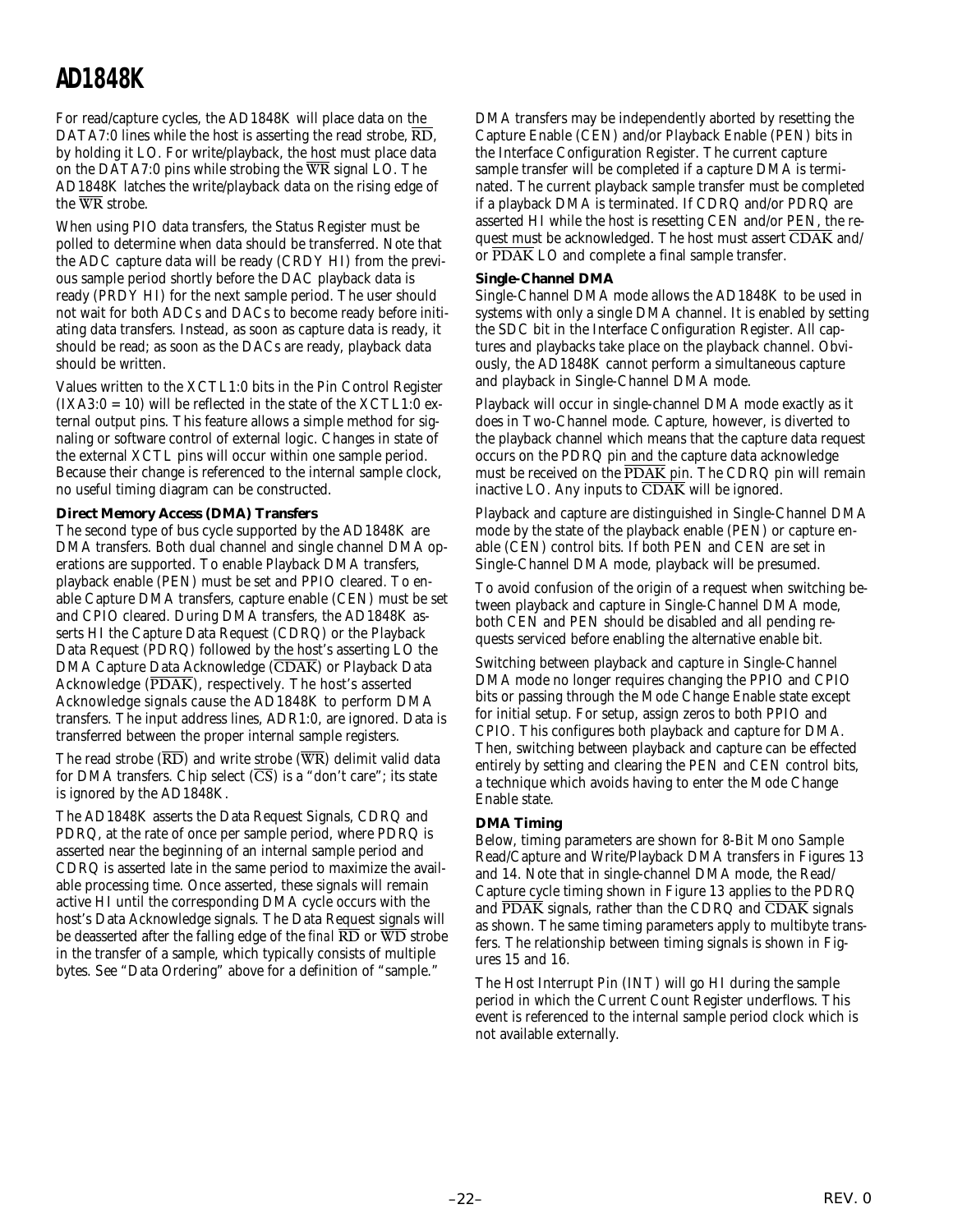



Figure 13. AD1848K 8-Bit Mono DMA Read/Capture Cycle



Figure 15. AD1848K 8-Bit Stereo or 16-Bit Mono DMA Cycle



Figure 16. AD1848K 16-Bit Stereo DMA Cycle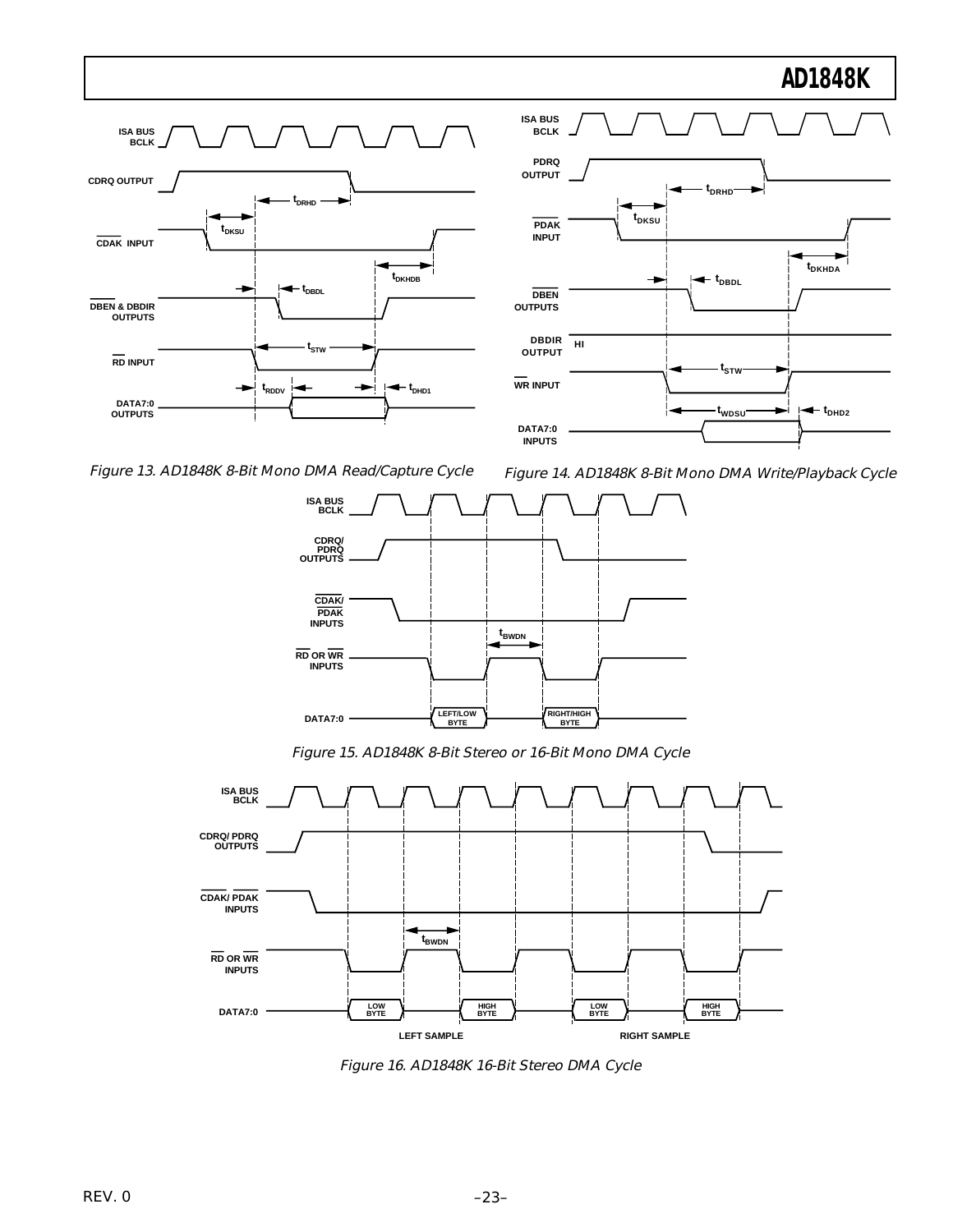#### **DMA Interrupt**

Writing to the internal 16-bit Base Count Register sets up the count value for the number of *samples* to be transferred. Note that the number of bytes transferred for a given count will be a function of the selected global data format. The internal Current Count Register is updated with the current contents of the Upper and Lower Base Count Registers when a write occurs to the Upper Base Count Register.

The Current Count Register cannot be read by the host. Reading the Base Count Registers will only read back the initialization values written to them.

The Current Count Register is decremented every sample period when either the PEN or CEN bit is enabled and also either the Transfer Request Disable (TRD) bit or the Interrupt Status (INT) bit is zero. An interrupt event is generated after the Current Count Register is zero and an additional playback sample is transferred. The INT bit in the Status Register always reflects the current internal interrupt state defined above. The external INT pin will only go active HI if the Interrupt Enable (IEN) bit in the Interface Configuration Register is set. If the IEN bit is zero, the external INT pin will always stay LO, even though the Status Register's INT bit may be set.

#### **POWER UP AND RESET**

The PWRDWN pin should be held in its active LO state when power is first applied to the AD1848K. Analog Devices recommends waiting one full second after deasserting PWRDWN before commencing audio activity with the AD1848K. This will allow the analog outputs to fully settle to the  $V_{REF}$  voltage level prior to system autocalibration. At any point when powered, the AD1848K can be put into a state for minimum power consumption by asserting PWRDWN LO. All analog and digital sections are shut down. The AD1848K's parallel interface does not function; all bidirectional signal lines are in high impedance threestate.

Deasserting PWRDWN by bringing it HI begins the AD1848K's initialization. While initializing, the AD1848K ignores all writes and all reads will yield "1000 0000 (80h)." At the conclusion of reset initialization, all registers will be set to their default values as listed in "Control Registers" above. The conclusion of the initialization period can be detected by polling the index register for some value other than "1000 0000 (80h)."

It is imperative to autocalibrate on power up for proper operation. See next section.

#### **AUTOCALIBRATION**

The AD1848K can calibrate the ADCs and DACs for greater accuracy by minimizing DC offsets. Autocalibration occurs whenever the AD1848K returns from the Mode Change Enable state and the ACAL bit in the Interface Configuration register has been set. If the ACAL bit is not set, the RAM normally containing ADC and DAC offset compensations will be saved, retaining the offsets of the most recent autocalibration. Therefore, it is imperative to autocalibrate on power up for proper operation.

The completion of autocalibration can be determined by polling the Autocalibrate-In-Progress (ACI) bit in the Test and Initialization Register, which will be set during autocalibration. Transfers enabled during autocalibration do not begin until the completion of autocalibration.

The following summarizes the procedure for autocalibration:

- Mute left and right DAC outputs, AUX1 and AUX2 inputs, and digital mix. (It is unnecessary to mute the DAC outputs, as this will happen automatically.)
- Set the Mode Change Enable (MCE) bit.
- Set the Autocalibration (ACAL) bit.
- Clear the Mode Change Enable (MCE) bit.
- The Autocalibrate-In-Progress (ACI) bit will transition from LO to HI within five sample periods. It will remain HI for approximately 384 sample periods. Poll the ACI bit until it transitions from HI to LO.
- Set to desired gain/attenuation values, and unmute DAC outputs (if muted), AUX inputs, and digital mix.

During the autocalibration sequence, data output from the ADCs is meaningless. Inputs to the DACs are ignored. Even if the user specified the muting of all analog outputs, near the end of the autocalibration sequence, dc analog outputs very close to  $V_{REF}$  will be produced at the line output.

#### **CHANGING SAMPLE RATES**

To change the selection of the current sample rate requires a Mode Change Enable sequence since the bits which control that selection are in the Clock and Data Format Register. The fact that the clocks change requires a special sequence which is summarized as follows:

- If autocalibration will take place at the end of this sequence, mute the AUX1 and AUX2 inputs and the digital mix.
- Set the Mode Change Enable (MCE) bit.
- In a single write cycle, change the Clock Frequency Divide Select (CFS2:0) and/or the Clock Source Select (CSS).
- The AD1848K now needs to resynchronize its internal states to the new clock. Writes to the AD1848K will be ignored. Reads will produce "1000 0000 (80h)" until the resynchronization is complete. Poll the Index Register until something other than this value is returned.
- Clear the Mode Change Enable (MCE) bit.
- If ACAL is set, follow the procedure described in "Autocalibration" above.
- Poll the ACI hit until it transitions LO (approximately 128) sample cycles).
- Set to desired gain/attenuation values, and unmute DAC outputs (if muted).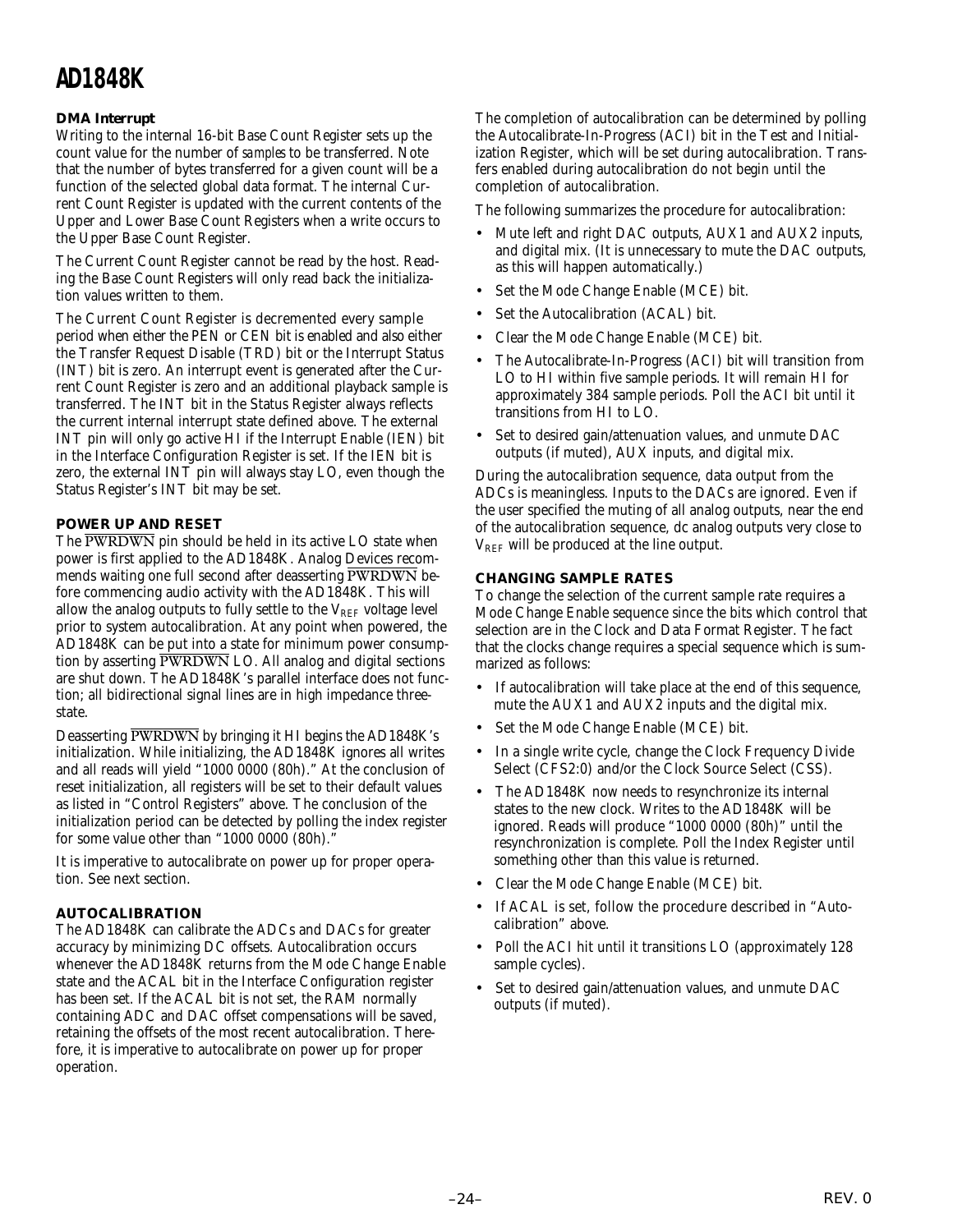#### **APPLICATIONS CIRCUITS**

The AD1848K Stereo Codec has been designed to require a minimum of external circuitry. The recommended circuits are shown in Figures 17 through 25. Analog Devices estimates that the total cost of all the components shown in these figures, including crystals but not including connectors, to be less than \$10 in the U.S.A. in 10,000 quantities.

See Figure 1 for an illustration of the connection between the AD1848K SoundPort Codec and the Industry Standard Architecture (ISA) computer bus, also known as the "PC-AT bus." Note that the 74\_245 transceiver receives its enable and direction signals directly from the Codec. Analog Devices recommends using the "slowest" 74\_245 adequately fast to meet all AD1848K and computer bus timing and drive requirements. So doing will minimize switching transients of the 74\_245. This in turn will minimize the digital feedthrough effects of the transceiver when driving the AD1848K, which can cause the audio noise floor to rise.

Industry-standard compact disc "line-levels" are 2 V rms centered around analog ground. (For other audio equipment, "line level" is much more loosely defined.) The AD1848K SoundPort is a +5 V only powered device. Line level voltage swings for the AD1848K are defined to be 1 V rms for a sine wave ADC input and 0.707 V rms for a sine wave DAC output. Thus, 2 V rms input analog signals must be attenuated and either centered around the reference voltage intermediate between 0 V and  $+5$  V or ac-coupled. The V<sub>REF</sub> pin will be at this intermediate voltage, nominally 2.25 V. It has limited drive but can be used as a dc bias to an op amp input. Note, however, that dc-coupled inputs are not recommended, as they provide no performance benefits with the AD1848K architecture. Furthermore, dc offset differences between multiple dc-coupled inputs create the potential for "clicks" when changing the input mux selection.

A circuit for 2 V rms line-level inputs and auxiliaries is shown in Figure 17. Note that this is a divide-by-two resistive divider. The input resistor and 560 pF capacitor provides the single-pole of anti-alias filtering required for the ADCs. If line-level inputs are already at the 1 V rms levels expected by the AD1848K, the resistors in parallel with the 560 pF capacitors can be omitted.



Figure 17. AD1848K 2 V rms Line-Level Input Circuit

The AD1848K Codec contains an optional +20 dB gain block to accommodate condenser microphones. Particular system requirements will depend upon the characteristics of the intended microphone. Figure 18 illustrates one example of how an electret condenser mike requiring phantom power could be connected to the AD1848K.  $V_{REF}$  is shown buffered by an op amp; a transistor like a 2N4124 will also work fine for this purpose.

Note that if a battery-powered microphone is used, the buffer and  $R_2$ s are not needed. The values of  $R_1$ ,  $R_2$ , and C should be chosen in light of the mic characteristics and intended gain. Typical values for these might be  $R_1 = 20$  k $\Omega$ ,  $R_2 = 2$  k $\Omega$ , and  $C = 220$  pF.



Figure 18. AD1848K "Phantom-Powered" Microphone Input Circuit

Figure 19 shows ac-coupled line outputs. The resistors are used to center the output signals around analog ground. If dc-coupling is desired,  $V_{REF}$  could be used with op amps as mentioned previously.



Figure 19. AD1848K Line Output Connections

A circuit for headphone drive is illustrated in Figure 20. Drive is supplied by  $+5$  V operational amplifiers. The circuit shown ac couples the line output to the headphones.



Figure 20. AD1848K Headphone Drive Connections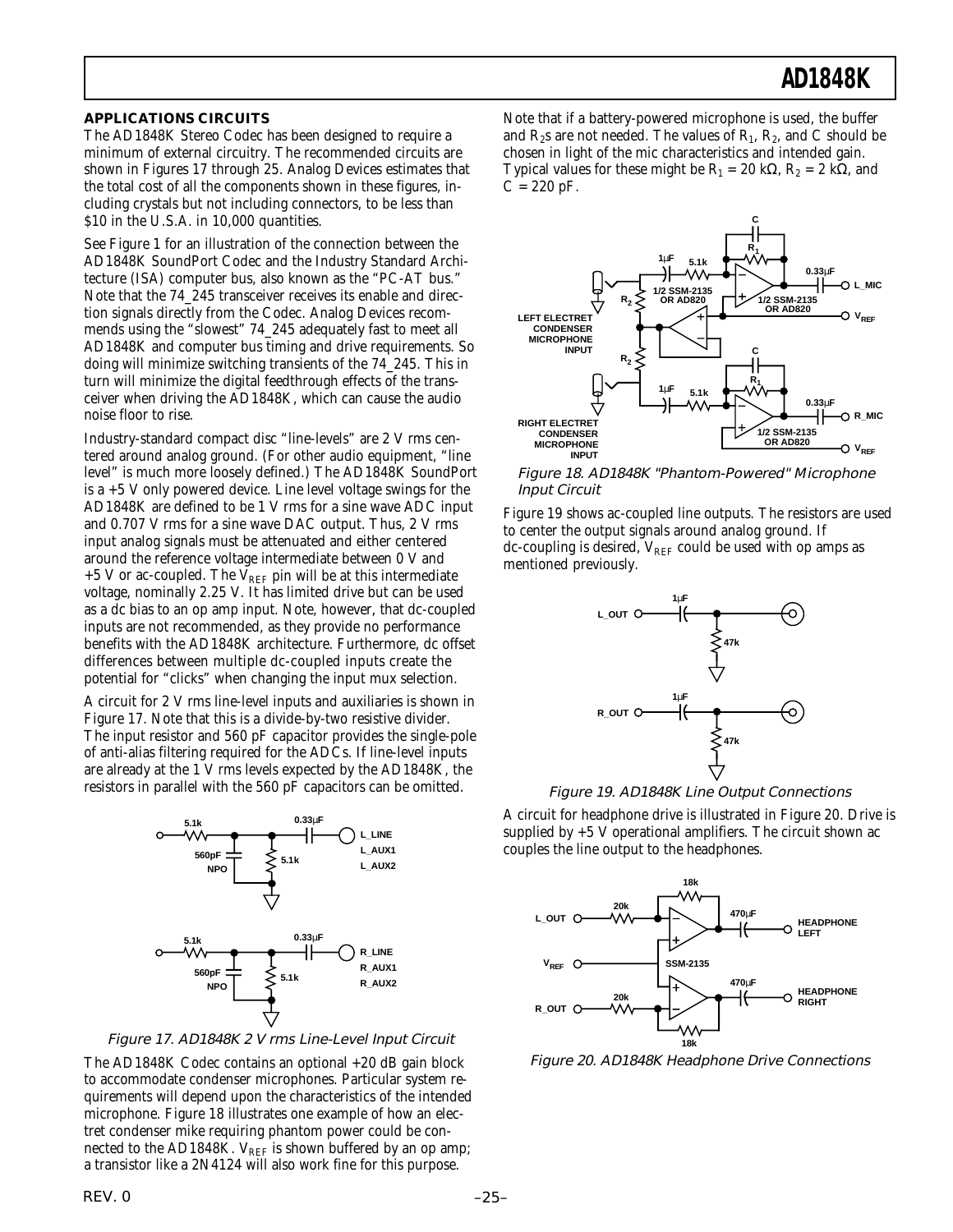Figure 21 illustrates reference bypassing.  $V_{REF}$  F should only be connected to its bypass capacitors.



Figure 21. AD1848K Voltage Reference Bypassing

Figure 22 illustrates signal-path filtering capacitors, L\_FILT and R\_FILT. Note that AD1848Ks will perform satisfactorily with 0.1  $\mu$ F capacitors; increasing the value to 1.0  $\mu$ F does improve performance at very low frequencies, however.



Figure 22. AD1848K External Filter Capacitor Connections

The crystals shown in the crystal connection circuitry of Figure 23 should be fundamental-mode and parallel-tuned. Two sources for the exact crystals specified are Component Marketing Services in Massachusetts, U.S. at 617-762-4339 and Cardinal Components in New Jersey, U.S. at 201-746-0333. Note that using the exact data sheet frequencies is not required and that external clock sources can be used to overdrive the AD1848K's internal oscillators. (See the description of the CFS2:0 control bits above.) If using an external clock source, apply it to the crystal input pins while leaving the crystal output pins unconnected. Attention should be paid to providing low jitter external input clocks.



Analog Devices also recommends a pull-down resistor for PWRDWN.

Good, standard engineering practices should be applied for power supply decoupling. Decoupling capacitors should be placed as close as possible to package pins. If a separate analog power supply is not available, we recommend the circuit shown in Figure 24 for using a single  $+5$  V supply. Ferrite beads suffice for the inductors shown. This circuitry should be as close to the supply pins as is practical.



Figure 24. AD1848K Recommended Power Supply Bypassing

Analog Devices recommends a split ground plane as shown in Figure 25. The analog plane and the digital plane are connected directly under the AD1848K. Splitting the ground plane directly under the SoundPort Codec is optimal because analog pins will be located above the analog ground plane and digital pins will be located directly above the digital ground plane for the best isolation. The digital ground and analog grounds should be tied together in the vicinity of the AD1848K. Other schemes may also yield satisfactory results. If the split ground plane recommended here is not possible, the AD1848K should be entirely over the analog ground plane with the 74\_245 transceiver over the digital plane.



Figure 25. AD1848K Recommended Ground Plane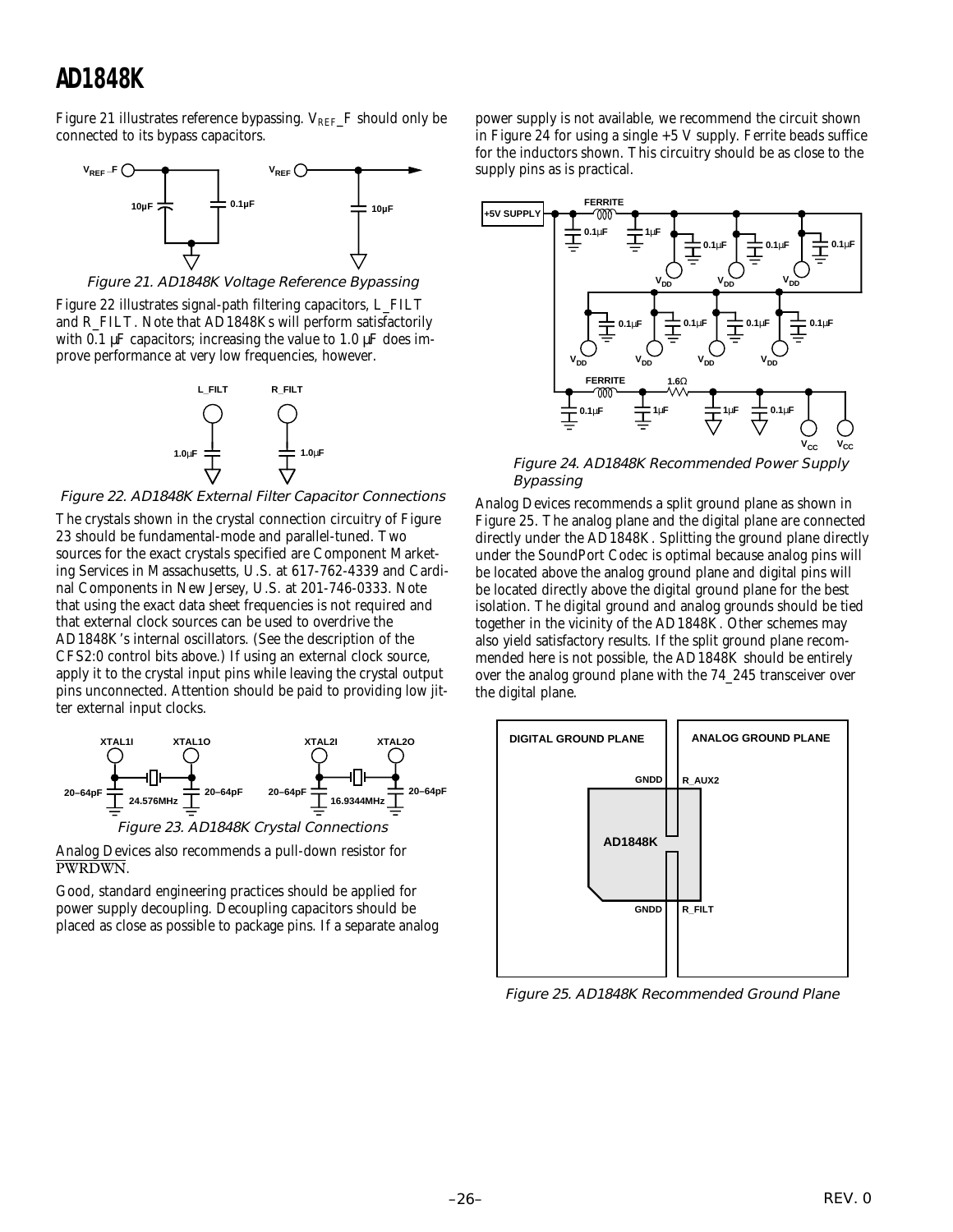#### **FREQUENCY RESPONSE PLOTS**



Figure 26. AD1848K Analog-to-Digital Frequency Response (Full-Scale Line-Level Inputs, 0 dB Gain)



Figure 27. AD1848K Analog-to-Digital Frequency Response—Transition Band (Full-Scale Line-Level Inputs, 0 dB Gain)



Figure 28. AD1848K Digital-to-Analog Frequency Response (Full-Scale Inputs, 0 dB Attenuation)



Figure 29. AD1848K Digital-to-Analog Frequency Response—Transition Band (Full-Scale Inputs, 0 dB Attenuation)